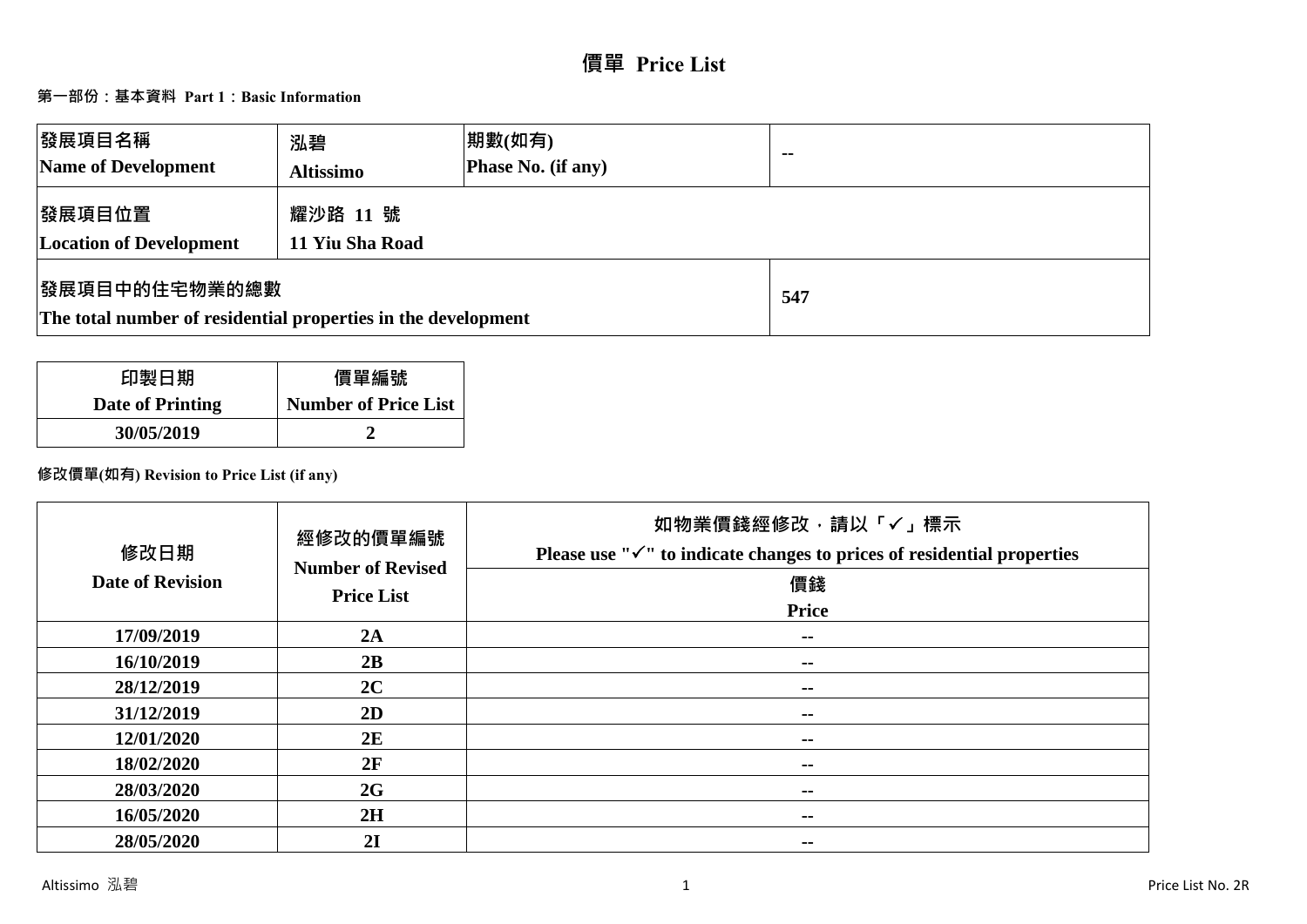| 27/06/2020 | 2J | $\sim$ |
|------------|----|--------|
| 04/07/2020 | 2K | $\sim$ |
| 30/07/2020 | 2L | $\sim$ |
| 27/09/2020 | 2M | $\sim$ |
| 10/10/2020 | 2N | $\sim$ |
| 11/12/2020 | 20 | $\sim$ |
| 10/01/2021 | 2P | $\sim$ |
| 22/01/2021 | 20 | $\sim$ |
| 03/05/2021 | 2R |        |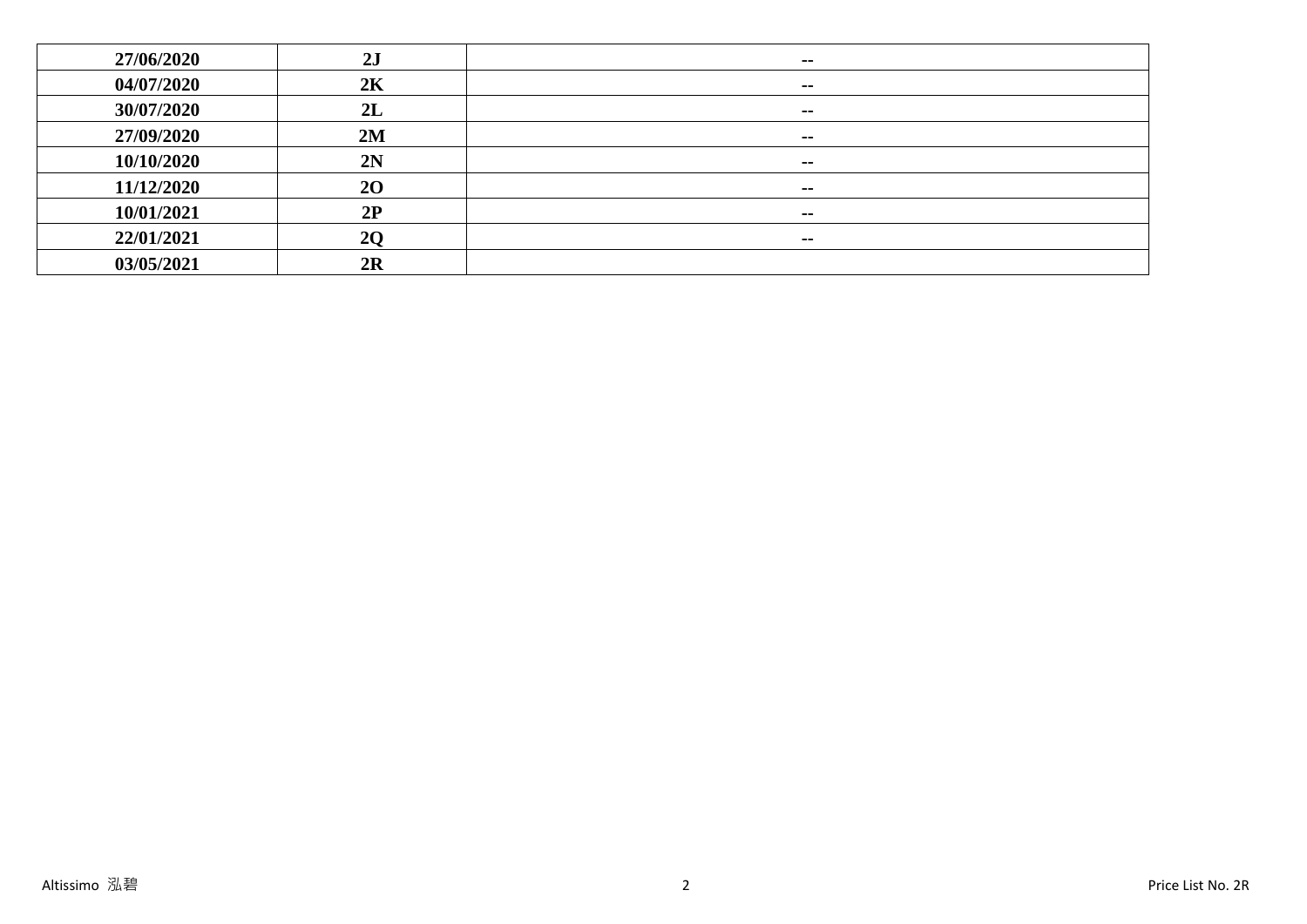# 第二部份:面積及售價資料 Part 2: Information on Area and Price

|                           | 物業的描述<br>Description of<br><b>Residential Property</b> |            | 實用面積<br>(包括露台,工作平台及陽台 如有)<br>平方米(平方呎)                                                                 | 售價(元)        | 實用面積<br>每平方米/呎售價<br>元·每平方米                                                     |                                            |                     |    |                          | 平方米(平方呎)<br>sq. metre (sq. ft.) | 其他指明項目的面積(不計算入實用面積)     |            | Area of other specified items (Not included in the Saleable Area) |               |            |
|---------------------------|--------------------------------------------------------|------------|-------------------------------------------------------------------------------------------------------|--------------|--------------------------------------------------------------------------------|--------------------------------------------|---------------------|----|--------------------------|---------------------------------|-------------------------|------------|-------------------------------------------------------------------|---------------|------------|
| 大廈<br>名稱<br>Block<br>Name | 樓層<br>Floor                                            | 單位<br>Unit | Saleable Area<br>(including balcony, utility platform and<br>verandah, if any)<br>sq. metre (sq. ft.) | Price $(\$)$ | (元·每平方呎)<br>Unit Rate of Saleable Area<br>\$ per sq. metre<br>$$$ per sq. ft.) | 空調機房<br>Air-<br>Conditioning<br>plant room | 窗台<br>Bay<br>window | 閣樓 | 平台<br>Cockloft Flat roof | 花園<br>Garden                    | 停車位<br>Parking<br>space | 天台<br>Roof | 梯屋<br>Stairhood                                                   | 前庭<br>Terrace | 庭院<br>Yard |
| T1                        |                                                        | D          | 48.293 (520)<br>露台 Balcony: 2.000 (22);<br>工作平台 Utility Platform: 1.500 (16)                          | 9,629,000    | 199, 387 (18,517)                                                              |                                            |                     |    |                          |                                 |                         |            |                                                                   |               |            |
| T1                        |                                                        | ${\bf E}$  | 46.810 (504)<br>露台 Balcony: 2.000 (22);<br>工作平台 Utility Platform: $0.000(0)$                          | 9,800,000    | 209,357 (19,444)                                                               |                                            |                     |    |                          |                                 |                         |            |                                                                   |               |            |
| T1                        | $\overline{2}$                                         | D          | 48.293 (520)<br>露台 Balcony: 2.000 (22);<br>工作平台 Utility Platform: 1.500 (16)                          | 9,648,000    | 199,781 (18,554)                                                               |                                            |                     |    |                          |                                 |                         |            |                                                                   |               |            |
| T1                        | 2                                                      | ${\bf E}$  | 46.810 (504)<br>露台 Balcony: 2.000 (22);<br>工作平台 Utility Platform: 0.000 (0)                           | 9,820,000    | 209,784 (19,484)                                                               |                                            |                     |    |                          |                                 |                         |            |                                                                   |               |            |
| T1                        | 3                                                      | D          | 48.293 (520)<br>露台 Balcony: 2.000 (22);<br>工作平台 Utility Platform: $1.500(16)$                         | 9,686,000    | 200,567 (18,627)                                                               |                                            |                     |    |                          |                                 |                         |            |                                                                   |               |            |
| T1                        | 3                                                      | Ε          | 46.810 (504)<br>露台 Balcony: 2.000 (22);<br>工作平台 Utility Platform: $0.000(0)$                          | 9,839,000    | 210,190 (19,522)                                                               |                                            |                     |    |                          |                                 |                         |            |                                                                   |               |            |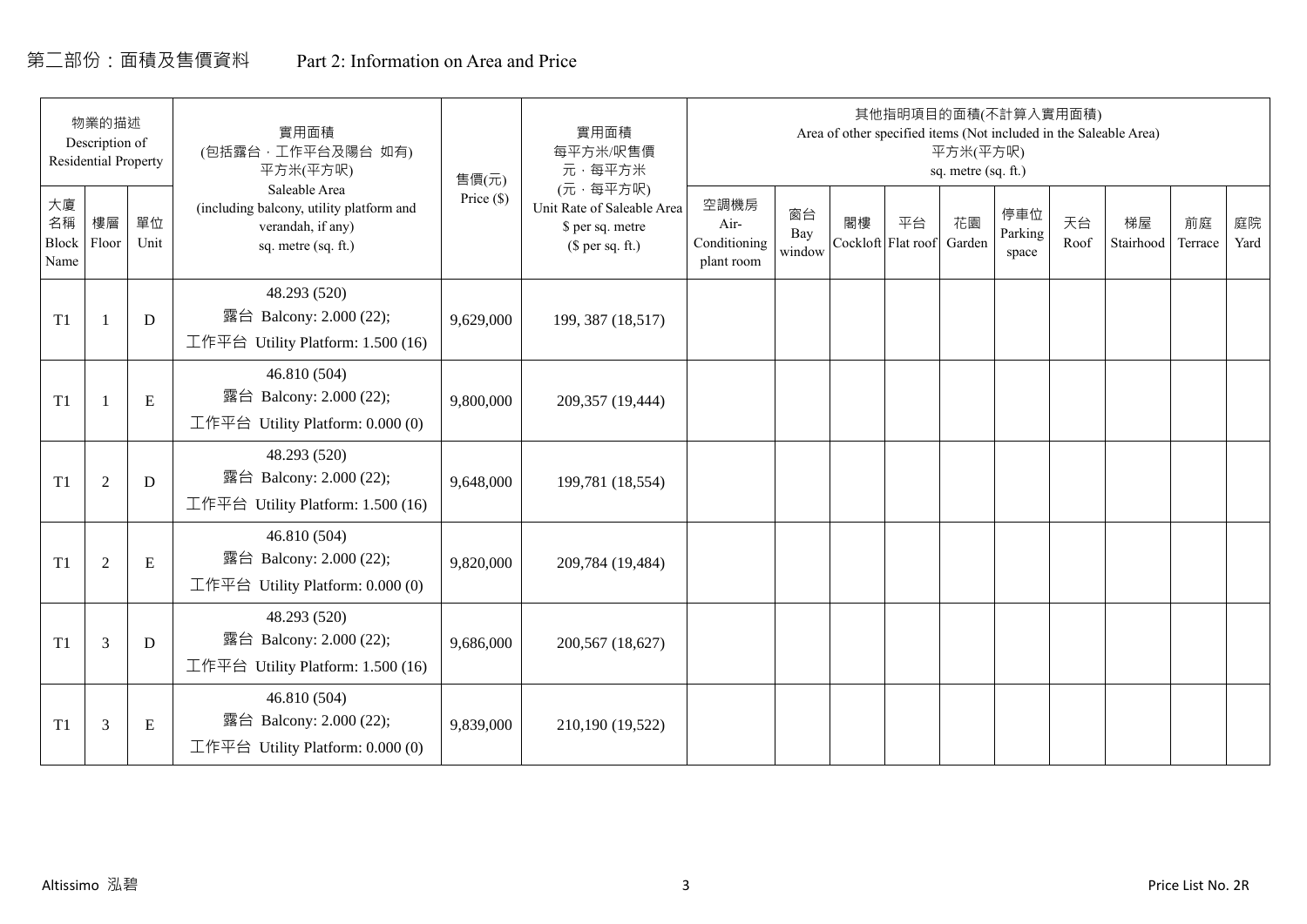|                                 | 物業的描述<br>Description of<br><b>Residential Property</b> |            | 實用面積<br>(包括露台,工作平台及陽台 如有)<br>平方米(平方呎)                                                                 | 售價(元)        | 實用面積<br>每平方米/呎售價<br>元·每平方米                                                     |                                            |                     |                          | 其他指明項目的面積(不計算入實用面積) | 平方米(平方呎)<br>sq. metre (sq. ft.) |                         |            | Area of other specified items (Not included in the Saleable Area) |               |            |
|---------------------------------|--------------------------------------------------------|------------|-------------------------------------------------------------------------------------------------------|--------------|--------------------------------------------------------------------------------|--------------------------------------------|---------------------|--------------------------|---------------------|---------------------------------|-------------------------|------------|-------------------------------------------------------------------|---------------|------------|
| 大廈<br>名稱<br>Block Floor<br>Name | 樓層                                                     | 單位<br>Unit | Saleable Area<br>(including balcony, utility platform and<br>verandah, if any)<br>sq. metre (sq. ft.) | Price $(\$)$ | (元·每平方呎)<br>Unit Rate of Saleable Area<br>\$ per sq. metre<br>$$$ per sq. ft.) | 空調機房<br>Air-<br>Conditioning<br>plant room | 窗台<br>Bay<br>window | 閣樓<br>Cockloft Flat roof | 平台                  | 花園<br>Garden                    | 停車位<br>Parking<br>space | 天台<br>Roof | 梯屋<br>Stairhood                                                   | 前庭<br>Terrace | 庭院<br>Yard |
| T1                              | 5                                                      | D          | 48.293 (520)<br>露台 Balcony: 2.000 (22);<br>工作平台 Utility Platform: 1.500 (16)                          | 9,763,000    | 202,162 (18,775)                                                               |                                            |                     |                          |                     |                                 |                         |            |                                                                   |               |            |
| T1                              | 5                                                      | E          | 46.810 (504)<br>露台 Balcony: 2.000 (22);<br>工作平台 Utility Platform: 0.000 (0)                           | 9,858,000    | 210,596 (19,560)                                                               |                                            |                     |                          |                     |                                 |                         |            |                                                                   |               |            |
| T1                              | 6                                                      | D          | 48.293 (520)<br>露台 Balcony: 2.000 (22);<br>工作平台 Utility Platform: 1.500 (16)                          | 9,821,000    | 203,363 (18,887)                                                               |                                            |                     |                          |                     |                                 |                         |            |                                                                   |               |            |
| T1                              | 6                                                      | ${\bf E}$  | 46.810 (504)<br>露台 Balcony: 2.000 (22);<br>工作平台 Utility Platform: 0.000 (0)                           | 9,898,000    | 211,451 (19,639)                                                               |                                            |                     |                          |                     |                                 |                         |            |                                                                   |               |            |
| T1                              | $\tau$                                                 | D          | 48.293 (520)<br>露台 Balcony: 2.000 (22);<br>工作平台 Utility Platform: 1.500 (16)                          | 10,148,000   | 210,134 (19,515)                                                               |                                            |                     |                          |                     |                                 |                         |            |                                                                   |               |            |
| T1                              | $\,8\,$                                                | D          | 48.293 (520)<br>露台 Balcony: 2.000 (22);<br>工作平台 Utility Platform: 1.500 (16)                          | 10,558,000   | 218,624 (20,304)                                                               |                                            |                     |                          |                     |                                 |                         |            |                                                                   |               |            |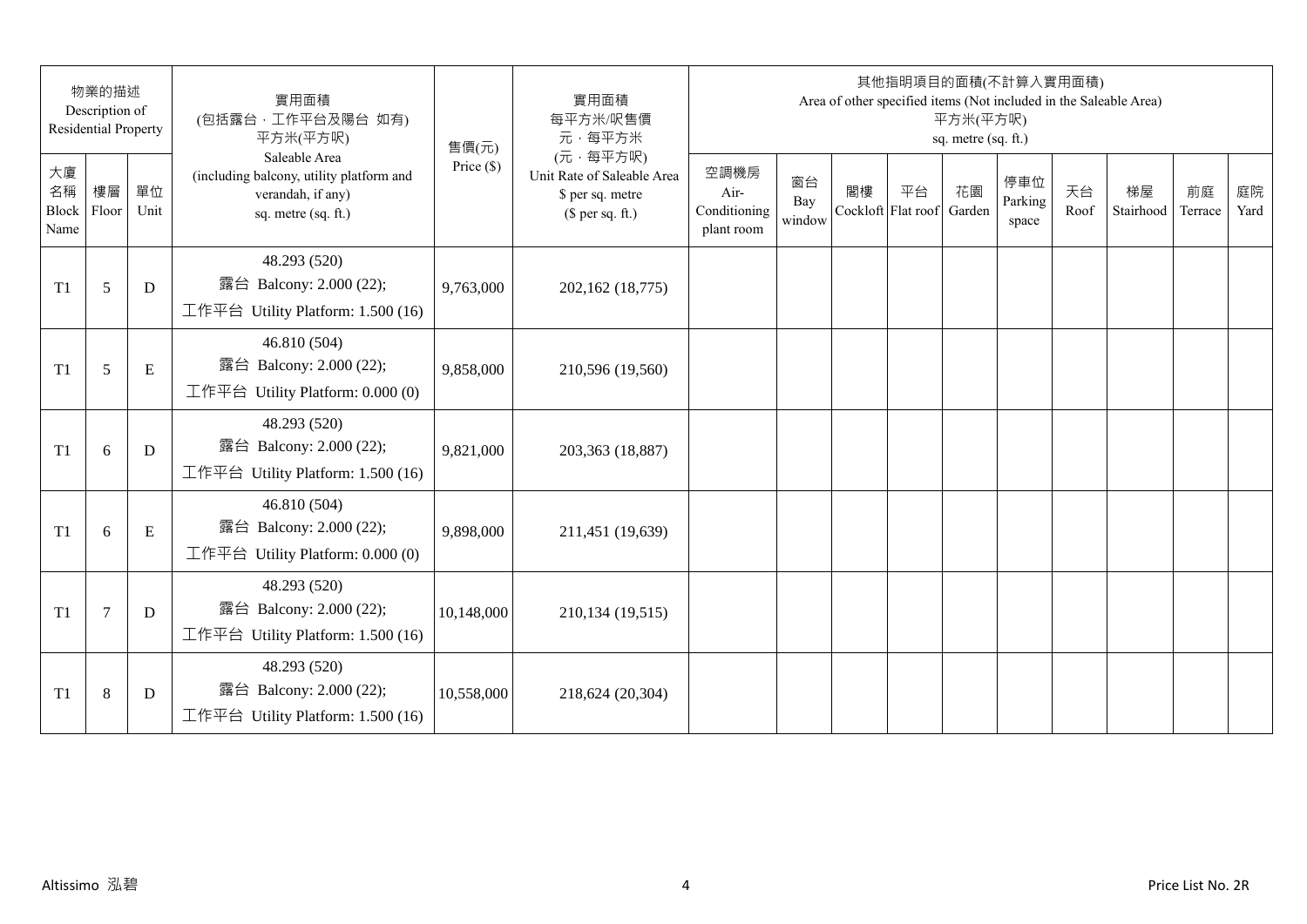|                           | 物業的描述<br>Description of<br><b>Residential Property</b> |             | 實用面積<br>(包括露台,工作平台及陽台 如有)<br>平方米(平方呎)                                                                 | 售價(元)        | 實用面積<br>每平方米/呎售價<br>元·每平方米                                                     |                                            |                     |    | 其他指明項目的面積(不計算入實用面積)      | 平方米(平方呎)<br>sq. metre (sq. ft.) |                         |            | Area of other specified items (Not included in the Saleable Area) |               |            |
|---------------------------|--------------------------------------------------------|-------------|-------------------------------------------------------------------------------------------------------|--------------|--------------------------------------------------------------------------------|--------------------------------------------|---------------------|----|--------------------------|---------------------------------|-------------------------|------------|-------------------------------------------------------------------|---------------|------------|
| 大廈<br>名稱<br>Block<br>Name | 樓層<br>Floor                                            | 單位<br>Unit  | Saleable Area<br>(including balcony, utility platform and<br>verandah, if any)<br>sq. metre (sq. ft.) | Price $(\$)$ | (元·每平方呎)<br>Unit Rate of Saleable Area<br>\$ per sq. metre<br>$$$ per sq. ft.) | 空調機房<br>Air-<br>Conditioning<br>plant room | 窗台<br>Bay<br>window | 閣樓 | 平台<br>Cockloft Flat roof | 花園<br>Garden                    | 停車位<br>Parking<br>space | 天台<br>Roof | 梯屋<br>Stairhood                                                   | 前庭<br>Terrace | 庭院<br>Yard |
| T <sub>1</sub>            | $8\,$                                                  | $\mathbf E$ | 46.810 (504)<br>露台 Balcony: 2.000 (22);<br>工作平台 Utility Platform: 0.000 (0)                           | 10,641,000   | 227,323 (21,113)                                                               |                                            |                     |    |                          |                                 |                         |            |                                                                   |               |            |
| T <sub>1</sub>            | 9                                                      | D           | 48.293 (520)<br>露台 Balcony: 2.000 (22);<br>工作平台 Utility Platform: 1.500 (16)                          | 10,558,000   | 218,624 (20,304)                                                               |                                            |                     |    |                          |                                 |                         |            |                                                                   |               |            |
| T <sub>1</sub>            | 10                                                     | D           | 48.293 (520)<br>露台 Balcony: 2.000 (22);<br>工作平台 Utility Platform: 1.500 (16)                          | 10,658,000   | 220,695 (20,496)                                                               |                                            |                     |    |                          |                                 |                         |            |                                                                   |               |            |
| T <sub>1</sub>            | 11                                                     | D           | 48.293 (520)<br>露台 Balcony: 2.000 (22);<br>工作平台 Utility Platform: 1.500 (16)                          | 10,708,000   | 221,730 (20,592)                                                               |                                            |                     |    |                          |                                 |                         |            |                                                                   |               |            |
| T <sub>1</sub>            | 12                                                     | D           | 48.293 (520)<br>露台 Balcony: 2.000 (22);<br>工作平台 Utility Platform: 1.500 (16)                          | 10,968,000   | 227,114 (21,092)                                                               |                                            |                     |    |                          |                                 |                         |            |                                                                   |               |            |
| T1                        | 15                                                     | D           | 48.293 (520)<br>露台 Balcony: 2.000 (22);<br>工作平台 Utility Platform: 1.500 (16)                          | 11,172,000   | 231,338 (21,485)                                                               |                                            |                     |    |                          |                                 |                         |            |                                                                   |               |            |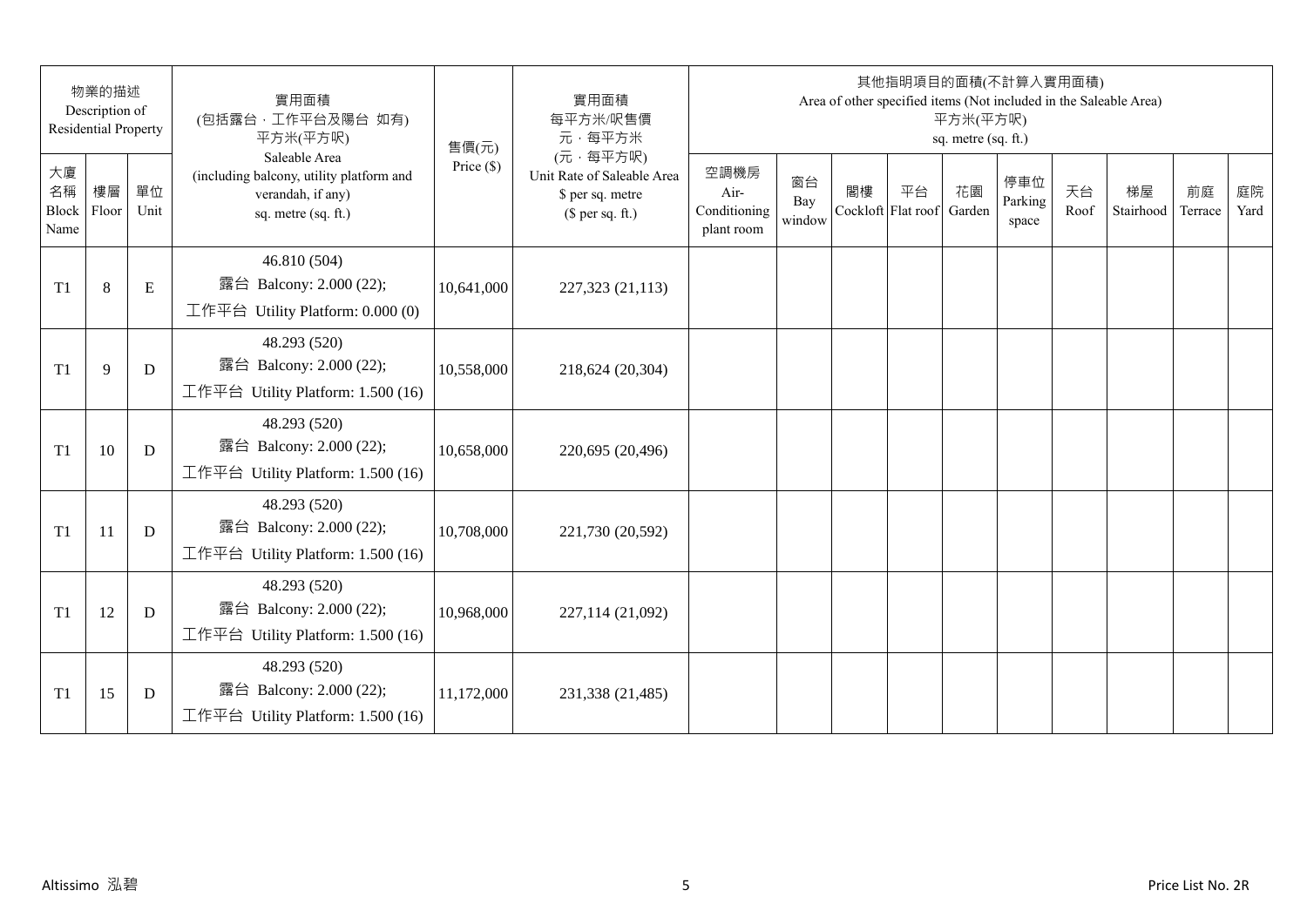|                           | 物業的描述<br>Description of<br><b>Residential Property</b> |              | 實用面積<br>(包括露台,工作平台及陽台 如有)<br>平方米(平方呎)                                                                 | 售價(元)        | 實用面積<br>每平方米/呎售價<br>元·每平方米                                                     |                                            |                     |    | 其他指明項目的面積(不計算入實用面積)<br>Area of other specified items (Not included in the Saleable Area) | 平方米(平方呎)<br>sq. metre (sq. ft.) |                         |            |                 |               |            |
|---------------------------|--------------------------------------------------------|--------------|-------------------------------------------------------------------------------------------------------|--------------|--------------------------------------------------------------------------------|--------------------------------------------|---------------------|----|------------------------------------------------------------------------------------------|---------------------------------|-------------------------|------------|-----------------|---------------|------------|
| 大廈<br>名稱<br>Block<br>Name | 樓層<br>Floor                                            | 單位<br>Unit   | Saleable Area<br>(including balcony, utility platform and<br>verandah, if any)<br>sq. metre (sq. ft.) | Price $(\$)$ | (元·每平方呎)<br>Unit Rate of Saleable Area<br>\$ per sq. metre<br>(\$ per sq. ft.) | 空調機房<br>Air-<br>Conditioning<br>plant room | 窗台<br>Bay<br>window | 閣樓 | 平台<br>Cockloft Flat roof                                                                 | 花園<br>Garden                    | 停車位<br>Parking<br>space | 天台<br>Roof | 梯屋<br>Stairhood | 前庭<br>Terrace | 庭院<br>Yard |
| T <sub>2</sub>            | $\mathbf{1}$                                           | $\mathbf{F}$ | 47.519 (511)<br>露台 Balcony: 2.000 (22);<br>工作平台 Utility Platform: 0.000 (0)                           | 9,348,000    | 196,721 (18,294)                                                               |                                            |                     |    |                                                                                          |                                 |                         |            |                 |               |            |
| T <sub>3</sub>            | $\overline{1}$                                         | B            | 46.276 (498)<br>露台 Balcony: 2.000 (22);<br>工作平台 Utility Platform: 1.500 (16)                          | 9,249,000    | 199,866 (18,572)                                                               |                                            |                     |    |                                                                                          |                                 |                         |            |                 |               |            |
| T <sub>3</sub>            | $\mathbf{1}$                                           | D            | 48.811 (525)<br>露台 Balcony: 2.000 (22);<br>工作平台 Utility Platform: 1.500 (16)                          | 9,321,000    | 190,961 (17,754)                                                               |                                            |                     |    | 4.609<br>(50)                                                                            |                                 |                         |            |                 |               |            |
| T <sub>3</sub>            |                                                        | G            | 28.733 (309)<br>露台 Balcony: 2.000 (22);<br>工作平台 Utility Platform: 0.000 (0)                           | 6,685,000    | 232,659 (21,634)                                                               |                                            |                     |    |                                                                                          |                                 |                         |            |                 |               |            |
| T <sub>3</sub>            | $\mathbf{1}$                                           | J            | 45.158 (486)<br>露台 Balcony: 2.000 (22);<br>工作平台 Utility Platform: 1.500 (16)                          | 8,855,000    | 196,089 (18,220)                                                               |                                            |                     |    |                                                                                          |                                 |                         |            |                 |               |            |
| T <sub>3</sub>            | $\overline{1}$                                         | K            | 48.074 (517)<br>露台 Balcony: 2.000 (22);<br>工作平台 Utility Platform: $1.500(16)$                         | 9,023,000    | 187,690 (17,453)                                                               |                                            |                     |    |                                                                                          |                                 |                         |            |                 |               |            |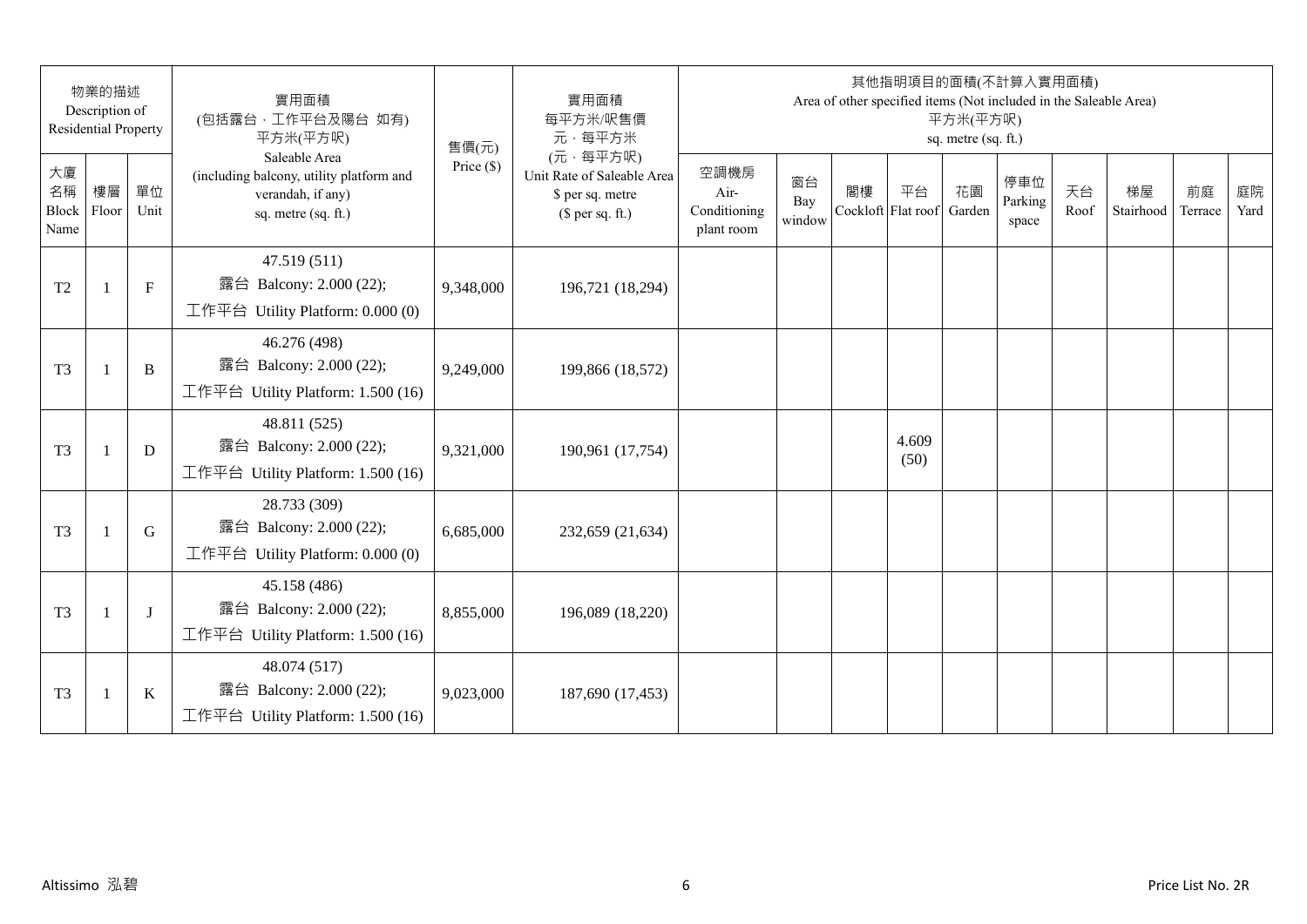|                                 | 物業的描述<br>Description of<br><b>Residential Property</b> |            | 實用面積<br>(包括露台,工作平台及陽台 如有)<br>平方米(平方呎)                                                                 | 售價(元)        | 實用面積<br>每平方米/呎售價<br>元·每平方米                                                     |                                            |                     |    | 其他指明項目的面積(不計算入實用面積)<br>Area of other specified items (Not included in the Saleable Area) | 平方米(平方呎)<br>sq. metre (sq. ft.) |                         |            |                 |               |            |
|---------------------------------|--------------------------------------------------------|------------|-------------------------------------------------------------------------------------------------------|--------------|--------------------------------------------------------------------------------|--------------------------------------------|---------------------|----|------------------------------------------------------------------------------------------|---------------------------------|-------------------------|------------|-----------------|---------------|------------|
| 大廈<br>名稱<br>Block Floor<br>Name | 樓層                                                     | 單位<br>Unit | Saleable Area<br>(including balcony, utility platform and<br>verandah, if any)<br>sq. metre (sq. ft.) | Price $(\$)$ | (元·每平方呎)<br>Unit Rate of Saleable Area<br>\$ per sq. metre<br>$$$ per sq. ft.) | 空調機房<br>Air-<br>Conditioning<br>plant room | 窗台<br>Bay<br>window | 閣樓 | 平台<br>Cockloft Flat roof                                                                 | 花園<br>Garden                    | 停車位<br>Parking<br>space | 天台<br>Roof | 梯屋<br>Stairhood | 前庭<br>Terrace | 庭院<br>Yard |
| T <sub>3</sub>                  | $\overline{2}$                                         | B          | 46.276 (498)<br>露台 Balcony: 2.000 (22);<br>工作平台 Utility Platform: 1.500 (16)                          | 9,269,000    | 200,298 (18,612)                                                               |                                            |                     |    |                                                                                          |                                 |                         |            |                 |               |            |
| T <sub>3</sub>                  | $\mathfrak{2}$                                         | D          | 48.811 (525)<br>露台 Balcony: 2.000 (22);<br>工作平台 Utility Platform: 1.500 (16)                          | 9,387,000    | 192,313 (17,880)                                                               |                                            |                     |    |                                                                                          |                                 |                         |            |                 |               |            |
| T <sub>3</sub>                  | $\mathfrak{2}$                                         | G          | 28.733 (309)<br>露台 Balcony: 2.000 (22);<br>工作平台 Utility Platform: 0.000 (0)                           | 6,696,000    | 233,042 (21,670)                                                               |                                            |                     |    |                                                                                          |                                 |                         |            |                 |               |            |
| T <sub>3</sub>                  | $\overline{2}$                                         | $\bf{J}$   | 45.158 (486)<br>露台 Balcony: 2.000 (22);<br>工作平台 Utility Platform: 1.500 (16)                          | 8,874,000    | 196,510 (18,259)                                                               |                                            |                     |    |                                                                                          |                                 |                         |            |                 |               |            |
| T <sub>3</sub>                  | 3                                                      | B          | 46.276 (498)<br>露台 Balcony: 2.000 (22);<br>工作平台 Utility Platform: 1.500 (16)                          | 9,286,000    | 200,666 (18,647)                                                               |                                            |                     |    |                                                                                          |                                 |                         |            |                 |               |            |
| T <sub>3</sub>                  | 3                                                      | D          | 48.811 (525)<br>露台 Balcony: 2.000 (22);<br>工作平台 Utility Platform: 1.500 (16)                          | 9,404,000    | 192,661 (17,912)                                                               |                                            |                     |    |                                                                                          |                                 |                         |            |                 |               |            |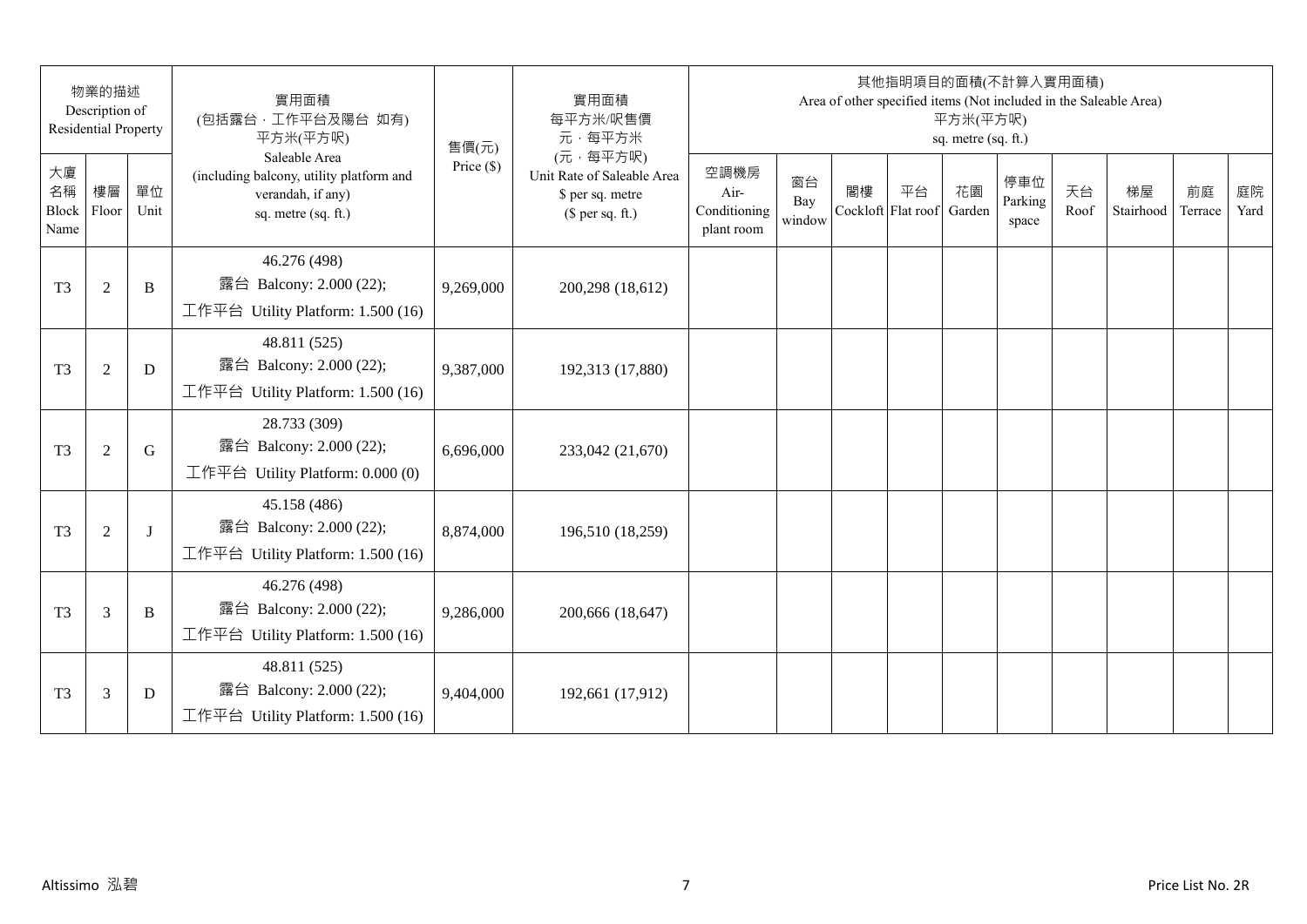|                                 | 物業的描述<br>Description of<br><b>Residential Property</b> |            | 實用面積<br>(包括露台,工作平台及陽台 如有)<br>平方米(平方呎)                                                                 | 售價(元)        | 實用面積<br>每平方米/呎售價<br>元·每平方米                                                     |                                            |                     |    | 其他指明項目的面積(不計算入實用面積)<br>Area of other specified items (Not included in the Saleable Area) | 平方米(平方呎)<br>sq. metre (sq. ft.) |                         |            |                 |               |            |
|---------------------------------|--------------------------------------------------------|------------|-------------------------------------------------------------------------------------------------------|--------------|--------------------------------------------------------------------------------|--------------------------------------------|---------------------|----|------------------------------------------------------------------------------------------|---------------------------------|-------------------------|------------|-----------------|---------------|------------|
| 大廈<br>名稱<br>Block Floor<br>Name | 樓層                                                     | 單位<br>Unit | Saleable Area<br>(including balcony, utility platform and<br>verandah, if any)<br>sq. metre (sq. ft.) | Price $(\$)$ | (元·每平方呎)<br>Unit Rate of Saleable Area<br>\$ per sq. metre<br>$$$ per sq. ft.) | 空調機房<br>Air-<br>Conditioning<br>plant room | 窗台<br>Bay<br>window | 閣樓 | 平台<br>Cockloft Flat roof                                                                 | 花園<br>Garden                    | 停車位<br>Parking<br>space | 天台<br>Roof | 梯屋<br>Stairhood | 前庭<br>Terrace | 庭院<br>Yard |
| T <sub>3</sub>                  | 3                                                      | G          | 28.733 (309)<br>露台 Balcony: 2.000 (22);<br>工作平台 Utility Platform: 0.000 (0)                           | 6,708,000    | 233,460 (21,709)                                                               |                                            |                     |    |                                                                                          |                                 |                         |            |                 |               |            |
| T <sub>3</sub>                  | 3                                                      | $\bf{J}$   | 45.158 (486)<br>露台 Balcony: 2.000 (22);<br>工作平台 Utility Platform: 1.500 (16)                          | 8,893,000    | 196,931 (18,298)                                                               |                                            |                     |    |                                                                                          |                                 |                         |            |                 |               |            |
| T <sub>3</sub>                  | 5                                                      | D          | 48.811 (525)<br>露台 Balcony: 2.000 (22);<br>工作平台 Utility Platform: 1.500 (16)                          | 9,539,000    | 195,427 (18,170)                                                               |                                            |                     |    |                                                                                          |                                 |                         |            |                 |               |            |
| T <sub>3</sub>                  | 5                                                      | G          | 28.733 (309)<br>露台 Balcony: 2.000 (22);<br>工作平台 Utility Platform: 0.000 (0)                           | 6,720,000    | 233,877 (21,748)                                                               |                                            |                     |    |                                                                                          |                                 |                         |            |                 |               |            |
| T <sub>3</sub>                  | 5                                                      | J          | 45.158 (486)<br>露台 Balcony: 2.000 (22);<br>工作平台 Utility Platform: 1.500 (16)                          | 8,908,000    | 197,263 (18,329)                                                               |                                            |                     |    |                                                                                          |                                 |                         |            |                 |               |            |
| T <sub>3</sub>                  | 6                                                      | D          | 48.811 (525)<br>露台 Balcony: 2.000 (22);<br>工作平台 Utility Platform: 1.500 (16)                          | 9,673,000    | 198,173 (18,425)                                                               |                                            |                     |    |                                                                                          |                                 |                         |            |                 |               |            |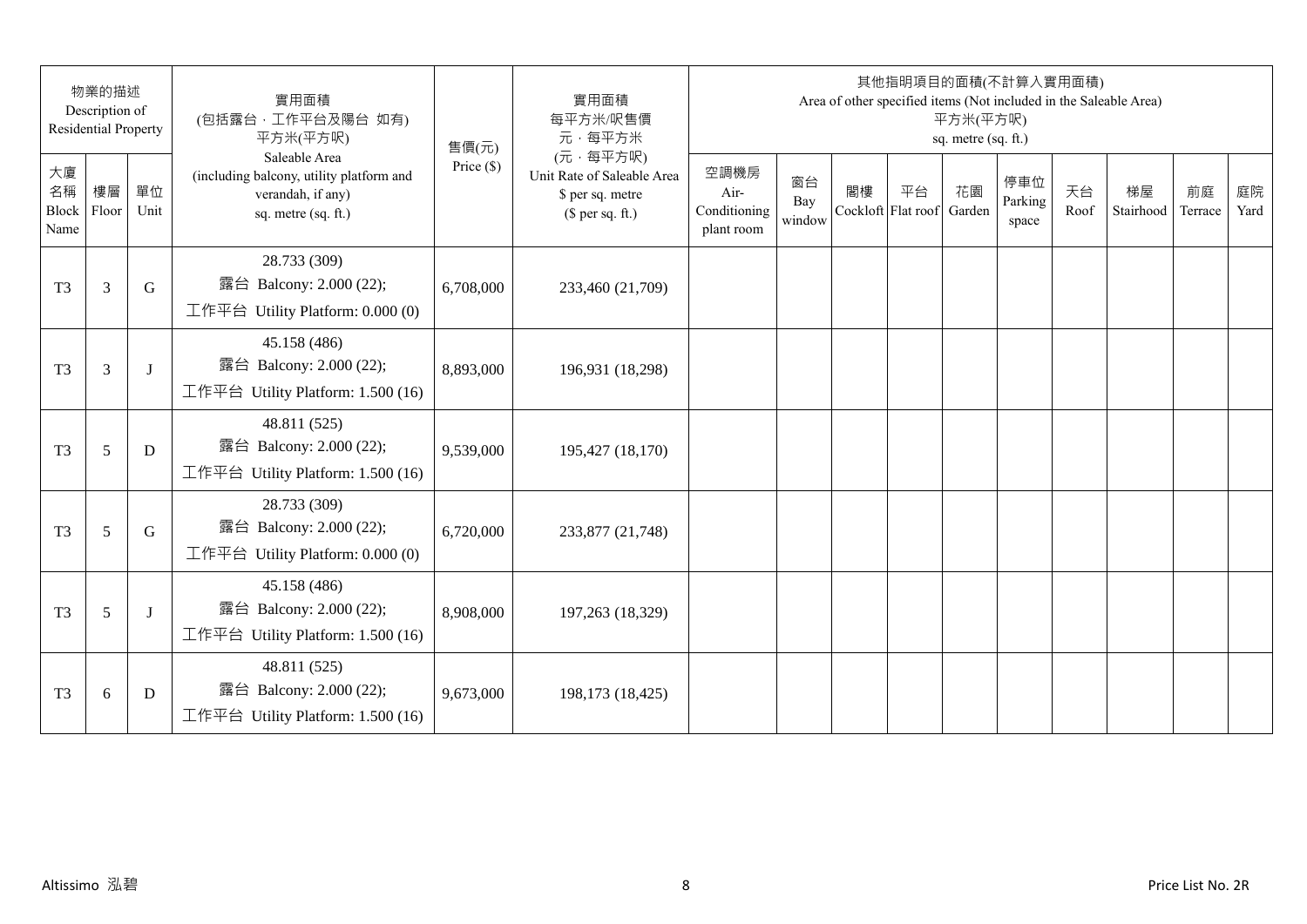|                                 | 物業的描述<br>Description of<br><b>Residential Property</b> |            | 實用面積<br>(包括露台, 工作平台及陽台 如有)<br>平方米(平方呎)                                                                | 售價(元)        | 實用面積<br>每平方米/呎售價<br>元·每平方米                                                     |                                            |                     |                          | 其他指明項目的面積(不計算入實用面積) | 平方米(平方呎)<br>sq. metre (sq. ft.) |                         |            | Area of other specified items (Not included in the Saleable Area) |               |            |
|---------------------------------|--------------------------------------------------------|------------|-------------------------------------------------------------------------------------------------------|--------------|--------------------------------------------------------------------------------|--------------------------------------------|---------------------|--------------------------|---------------------|---------------------------------|-------------------------|------------|-------------------------------------------------------------------|---------------|------------|
| 大廈<br>名稱<br>Block Floor<br>Name | 樓層                                                     | 單位<br>Unit | Saleable Area<br>(including balcony, utility platform and<br>verandah, if any)<br>sq. metre (sq. ft.) | Price $(\$)$ | (元·每平方呎)<br>Unit Rate of Saleable Area<br>\$ per sq. metre<br>$$$ per sq. ft.) | 空調機房<br>Air-<br>Conditioning<br>plant room | 窗台<br>Bay<br>window | 閣樓<br>Cockloft Flat roof | 平台                  | 花園<br>Garden                    | 停車位<br>Parking<br>space | 天台<br>Roof | 梯屋<br>Stairhood                                                   | 前庭<br>Terrace | 庭院<br>Yard |
| T <sub>3</sub>                  | 6                                                      | G          | 28.733 (309)<br>露台 Balcony: 2.000 (22);<br>工作平台 Utility Platform: 0.000 (0)                           | 6,810,000    | 237,010 (22,039)                                                               |                                            |                     |                          |                     |                                 |                         |            |                                                                   |               |            |
| T <sub>3</sub>                  | 6                                                      | $\bf{J}$   | 45.158 (486)<br>露台 Balcony: 2.000 (22);<br>工作平台 Utility Platform: 1.500 (16)                          | 8,946,000    | 198, 104 (18, 407)                                                             |                                            |                     |                          |                     |                                 |                         |            |                                                                   |               |            |
| T <sub>3</sub>                  | $\tau$                                                 | D          | 48.811 (525)<br>露台 Balcony: 2.000 (22);<br>工作平台 Utility Platform: 1.500 (16)                          | 9,700,000    | 198,726 (18,476)                                                               |                                            |                     |                          |                     |                                 |                         |            |                                                                   |               |            |
| T <sub>3</sub>                  | $\overline{7}$                                         | G          | 28.733 (309)<br>露台 Balcony: 2.000 (22);<br>工作平台 Utility Platform: 0.000 (0)                           | 6,818,000    | 237,288 (22,065)                                                               |                                            |                     |                          |                     |                                 |                         |            |                                                                   |               |            |
| T <sub>3</sub>                  | 7                                                      | J          | 45.158 (486)<br>露台 Balcony: 2.000 (22);<br>工作平台 Utility Platform: 1.500 (16)                          | 9,065,000    | 200,740 (18,652)                                                               |                                            |                     |                          |                     |                                 |                         |            |                                                                   |               |            |
| T <sub>3</sub>                  | $\,8\,$                                                | G          | 28.733 (309)<br>露台 Balcony: 2.000 (22);<br>工作平台 Utility Platform: 0.000 (0)                           | 7,335,000    | 255,281 (23,738)                                                               |                                            |                     |                          |                     |                                 |                         |            |                                                                   |               |            |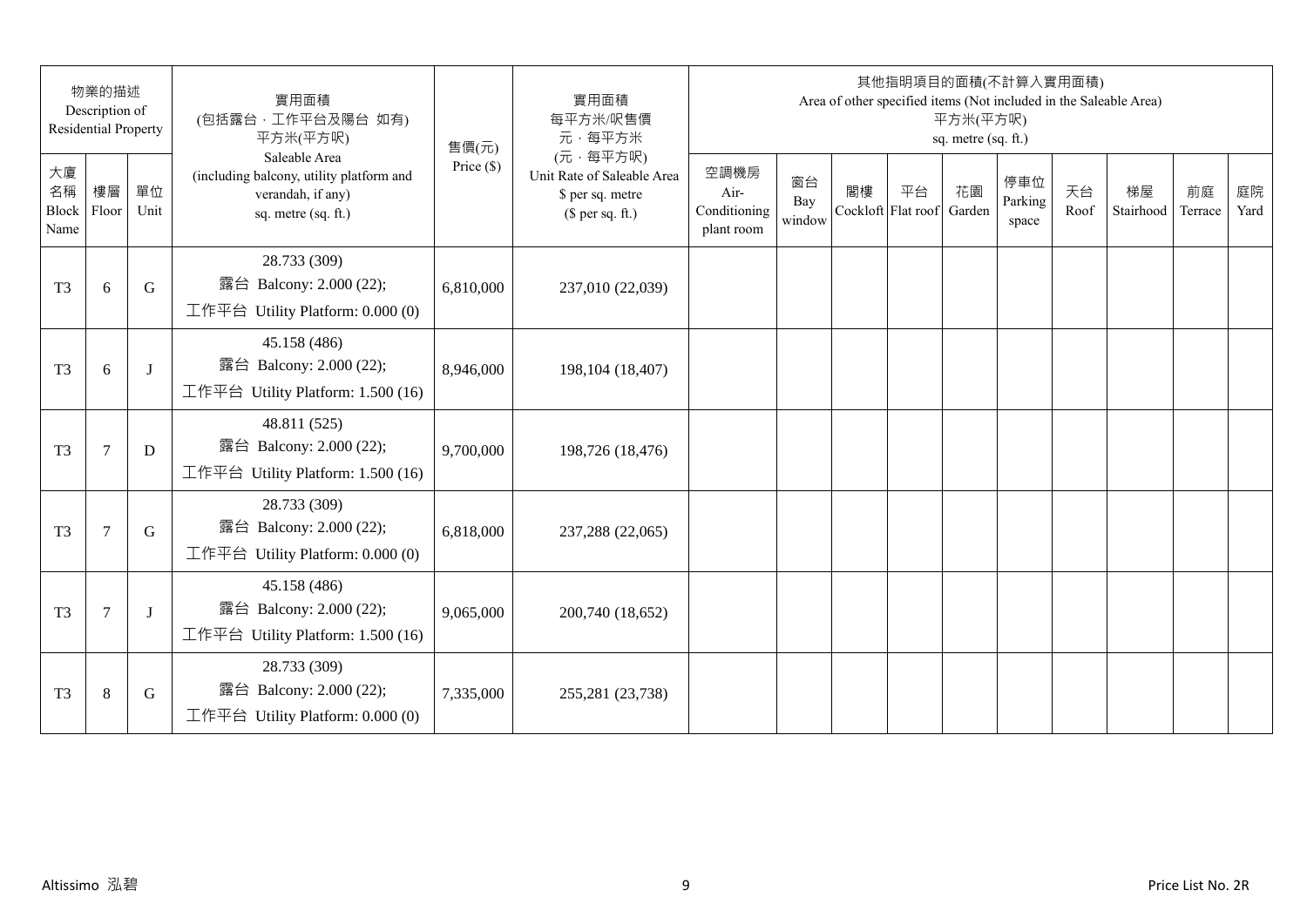|                                 | 物業的描述<br>Description of<br><b>Residential Property</b> |            | 實用面積<br>(包括露台,工作平台及陽台 如有)<br>平方米(平方呎)                                                                 | 售價(元)        | 實用面積<br>每平方米/呎售價<br>元·每平方米                                                     |                                            |                     |    | 其他指明項目的面積(不計算入實用面積)<br>Area of other specified items (Not included in the Saleable Area) | 平方米(平方呎)<br>sq. metre (sq. ft.) |                         |            |                 |               |            |
|---------------------------------|--------------------------------------------------------|------------|-------------------------------------------------------------------------------------------------------|--------------|--------------------------------------------------------------------------------|--------------------------------------------|---------------------|----|------------------------------------------------------------------------------------------|---------------------------------|-------------------------|------------|-----------------|---------------|------------|
| 大廈<br>名稱<br>Block Floor<br>Name | 樓層                                                     | 單位<br>Unit | Saleable Area<br>(including balcony, utility platform and<br>verandah, if any)<br>sq. metre (sq. ft.) | Price $(\$)$ | (元·每平方呎)<br>Unit Rate of Saleable Area<br>\$ per sq. metre<br>$$$ per sq. ft.) | 空調機房<br>Air-<br>Conditioning<br>plant room | 窗台<br>Bay<br>window | 閣樓 | 平台<br>Cockloft Flat roof                                                                 | 花園<br>Garden                    | 停車位<br>Parking<br>space | 天台<br>Roof | 梯屋<br>Stairhood | 前庭<br>Terrace | 庭院<br>Yard |
| T <sub>3</sub>                  | $\,8\,$                                                | H          | 44.867 (483)<br>露台 Balcony: 2.000 (22);<br>工作平台 Utility Platform: 1.500 (16)                          | 9,731,000    | 216,885 (20,147)                                                               |                                            |                     |    |                                                                                          |                                 |                         |            |                 |               |            |
| T <sub>3</sub>                  | $\,8\,$                                                | J          | 45.158 (486)<br>露台 Balcony: 2.000 (22);<br>工作平台 Utility Platform: 1.500 (16)                          | 9,199,000    | 203,707 (18,928)                                                               |                                            |                     |    |                                                                                          |                                 |                         |            |                 |               |            |
| T <sub>3</sub>                  | 9                                                      | G          | 28.733 (309)<br>露台 Balcony: 2.000 (22);<br>工作平台 Utility Platform: 0.000 (0)                           | 7,335,000    | 255,281 (23,738)                                                               |                                            |                     |    |                                                                                          |                                 |                         |            |                 |               |            |
| T <sub>3</sub>                  | 9                                                      | $\bf{J}$   | 45.158 (486)<br>露台 Balcony: 2.000 (22);<br>工作平台 Utility Platform: 1.500 (16)                          | 9,199,000    | 203,707 (18,928)                                                               |                                            |                     |    |                                                                                          |                                 |                         |            |                 |               |            |
| T <sub>3</sub>                  | 10                                                     | G          | 28.733 (309)<br>露台 Balcony: 2.000 (22);<br>工作平台 Utility Platform: 0.000 (0)                           | 7,413,000    | 257,996 (23,990)                                                               |                                            |                     |    |                                                                                          |                                 |                         |            |                 |               |            |
| T <sub>3</sub>                  | 10                                                     | J          | 45.158 (486)<br>露台 Balcony: 2.000 (22);<br>工作平台 Utility Platform: $1.500(16)$                         | 9,288,000    | 205,678 (19,111)                                                               |                                            |                     |    |                                                                                          |                                 |                         |            |                 |               |            |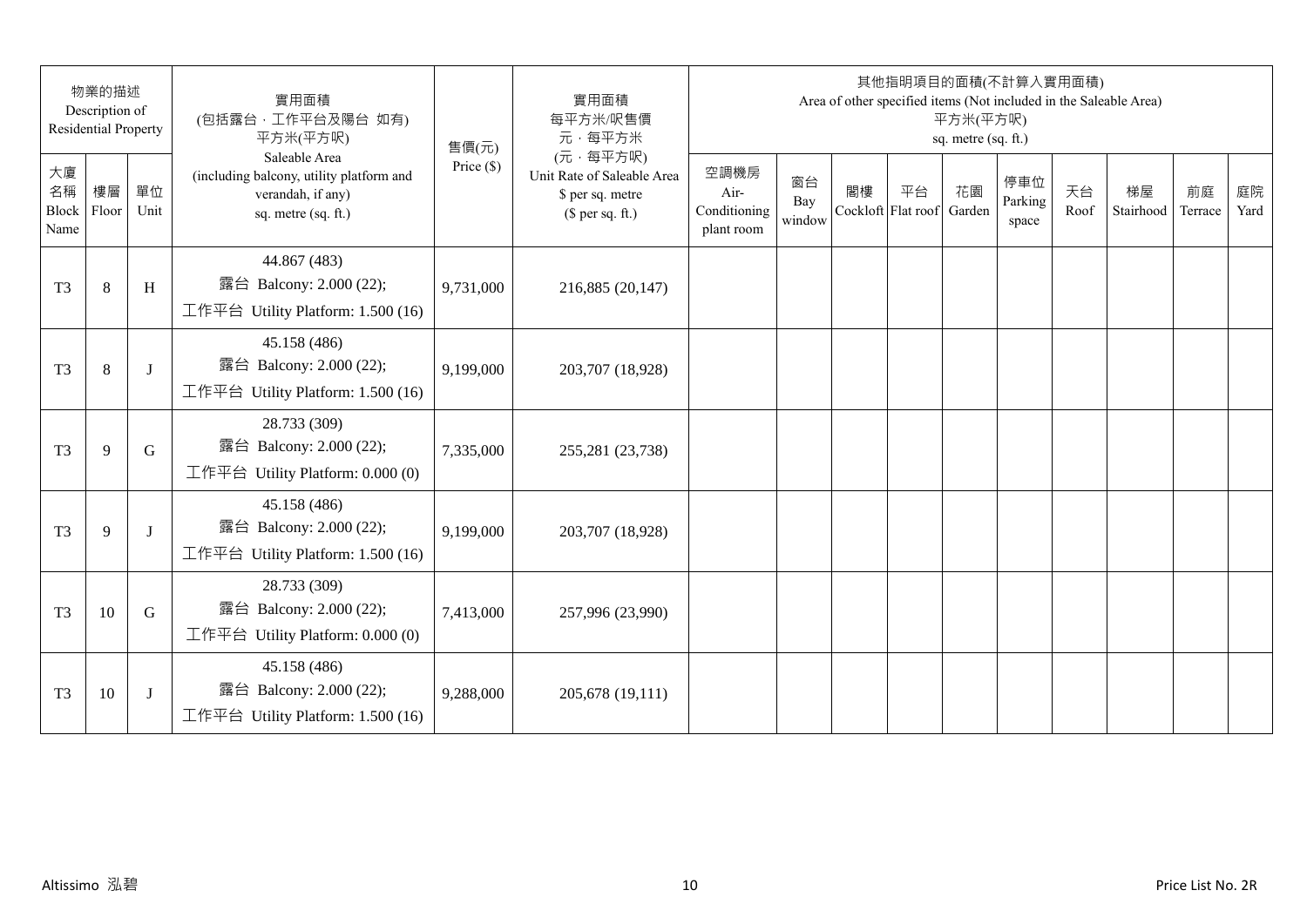| 物業的描述<br>Description of<br><b>Residential Property</b> |    |            | 實用面積<br>(包括露台, 工作平台及陽台 如有)<br>平方米(平方呎)                                                                | 實用面積<br>每平方米/呎售價<br>元·每平方米<br>售價(元) | 其他指明項目的面積(不計算入實用面積)<br>Area of other specified items (Not included in the Saleable Area)<br>平方米(平方呎)<br>sq. metre (sq. ft.) |                                            |                     |                          |    |              |                         |            |                 |               |            |
|--------------------------------------------------------|----|------------|-------------------------------------------------------------------------------------------------------|-------------------------------------|-----------------------------------------------------------------------------------------------------------------------------|--------------------------------------------|---------------------|--------------------------|----|--------------|-------------------------|------------|-----------------|---------------|------------|
| 大廈<br>名稱<br>Block Floor<br>Name                        | 樓層 | 單位<br>Unit | Saleable Area<br>(including balcony, utility platform and<br>verandah, if any)<br>sq. metre (sq. ft.) | Price $(\$)$                        | (元·每平方呎)<br>Unit Rate of Saleable Area<br>\$ per sq. metre<br>$$$ per sq. ft.)                                              | 空調機房<br>Air-<br>Conditioning<br>plant room | 窗台<br>Bay<br>window | 閣樓<br>Cockloft Flat roof | 平台 | 花園<br>Garden | 停車位<br>Parking<br>space | 天台<br>Roof | 梯屋<br>Stairhood | 前庭<br>Terrace | 庭院<br>Yard |
| T <sub>3</sub>                                         | 11 | G          | 28.733 (309)<br>露台 Balcony: 2.000 (22);<br>工作平台 Utility Platform: 0.000 (0)                           | 7,507,000                           | 261,268 (24,294)                                                                                                            |                                            |                     |                          |    |              |                         |            |                 |               |            |
| T <sub>3</sub>                                         | 11 | J          | 45.158 (486)<br>露台 Balcony: 2.000 (22);<br>工作平台 Utility Platform: 1.500 (16)                          | 9,422,000                           | 208,645 (19,387)                                                                                                            |                                            |                     |                          |    |              |                         |            |                 |               |            |
| T <sub>3</sub>                                         | 12 | G          | 28.733 (309)<br>露台 Balcony: 2.000 (22);<br>工作平台 Utility Platform: $0.000(0)$                          | 7,611,000                           | 264,887 (24,631)                                                                                                            |                                            |                     |                          |    |              |                         |            |                 |               |            |
| T <sub>3</sub>                                         | 12 | J          | 45.158 (486)<br>露台 Balcony: 2.000 (22);<br>工作平台 Utility Platform: 1.500 (16)                          | 9,556,000                           | 211,613 (19,663)                                                                                                            |                                            |                     |                          |    |              |                         |            |                 |               |            |
| T <sub>3</sub>                                         | 15 | E          | 28.805 (310)<br>露台 Balcony: 2.000 (22);<br>工作平台 Utility Platform: $0.000(0)$                          | 7,597,000                           | 263,739 (24,506)                                                                                                            |                                            |                     |                          |    |              |                         |            |                 |               |            |
| T <sub>3</sub>                                         | 15 | G          | 28.733 (309)<br>露台 Balcony: 2.000 (22);<br>工作平台 Utility Platform: 0.000 (0)                           | 7,748,000                           | 269,655 (25,074)                                                                                                            |                                            |                     |                          |    |              |                         |            |                 |               |            |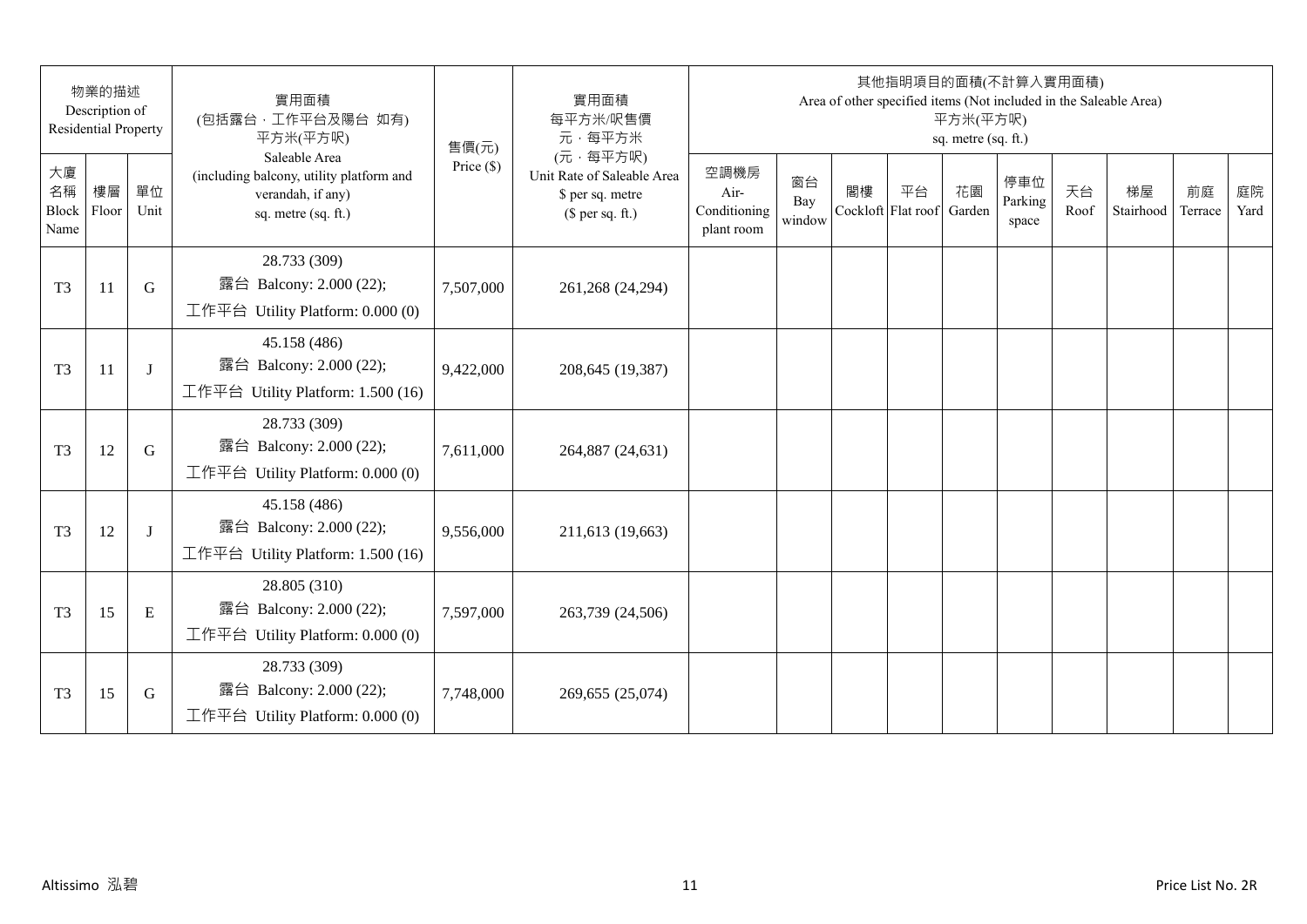| 物業的描述<br>Description of<br><b>Residential Property</b> |    |            | 實用面積<br>(包括露台,工作平台及陽台 如有)<br>平方米(平方呎)                                                                 | 實用面積<br>每平方米/呎售價<br>元·每平方米<br>售價(元) | 其他指明項目的面積(不計算入實用面積)<br>Area of other specified items (Not included in the Saleable Area)<br>平方米(平方呎)<br>sq. metre (sq. ft.) |                                            |                     |    |                          |              |                         |            |                 |               |            |
|--------------------------------------------------------|----|------------|-------------------------------------------------------------------------------------------------------|-------------------------------------|-----------------------------------------------------------------------------------------------------------------------------|--------------------------------------------|---------------------|----|--------------------------|--------------|-------------------------|------------|-----------------|---------------|------------|
| 大廈<br>名稱<br>Block Floor<br>Name                        | 樓層 | 單位<br>Unit | Saleable Area<br>(including balcony, utility platform and<br>verandah, if any)<br>sq. metre (sq. ft.) | Price $(\$)$                        | (元·每平方呎)<br>Unit Rate of Saleable Area<br>\$ per sq. metre<br>$$$ per sq. ft.)                                              | 空調機房<br>Air-<br>Conditioning<br>plant room | 窗台<br>Bay<br>window | 閣樓 | 平台<br>Cockloft Flat roof | 花園<br>Garden | 停車位<br>Parking<br>space | 天台<br>Roof | 梯屋<br>Stairhood | 前庭<br>Terrace | 庭院<br>Yard |
| T <sub>3</sub>                                         | 15 | J          | 45.158 (486)<br>露台 Balcony: 2.000 (22);<br>工作平台 Utility Platform: 1.500 (16)                          | 9,733,000                           | 215,532 (20,027)                                                                                                            |                                            |                     |    |                          |              |                         |            |                 |               |            |
| T <sub>3</sub>                                         | 16 | E          | 28.805 (310)<br>露台 Balcony: 2.000 (22);<br>工作平台 Utility Platform: 0.000 (0)                           | 7,737,000                           | 268,599 (24,958)                                                                                                            |                                            |                     |    |                          |              |                         |            |                 |               |            |
| T <sub>3</sub>                                         | 16 | G          | 28.733 (309)<br>露台 Balcony: 2.000 (22);<br>工作平台 Utility Platform: 0.000 (0)                           | 7,886,000                           | 274,458 (25,521)                                                                                                            |                                            |                     |    |                          |              |                         |            |                 |               |            |
| T <sub>3</sub>                                         | 16 | H          | 44.867 (483)<br>露台 Balcony: 2.000 (22);<br>工作平台 Utility Platform: 1.500 (16)                          | 10,488,000                          | 233,758 (21,714)                                                                                                            |                                            |                     |    |                          |              |                         |            |                 |               |            |
| T <sub>3</sub>                                         | 16 | J          | 45.158 (486)<br>露台 Balcony: 2.000 (22);<br>工作平台 Utility Platform: 1.500 (16)                          | 9,914,000                           | 219,540 (20,399)                                                                                                            |                                            |                     |    |                          |              |                         |            |                 |               |            |
| T <sub>3</sub>                                         | 16 | L          | 44.887 (483)<br>露台 Balcony: 2.000 (22);<br>工作平台 Utility Platform: 1.500 (16)                          | 9,894,000                           | 220,420 (20,484)                                                                                                            |                                            |                     |    |                          |              |                         |            |                 |               |            |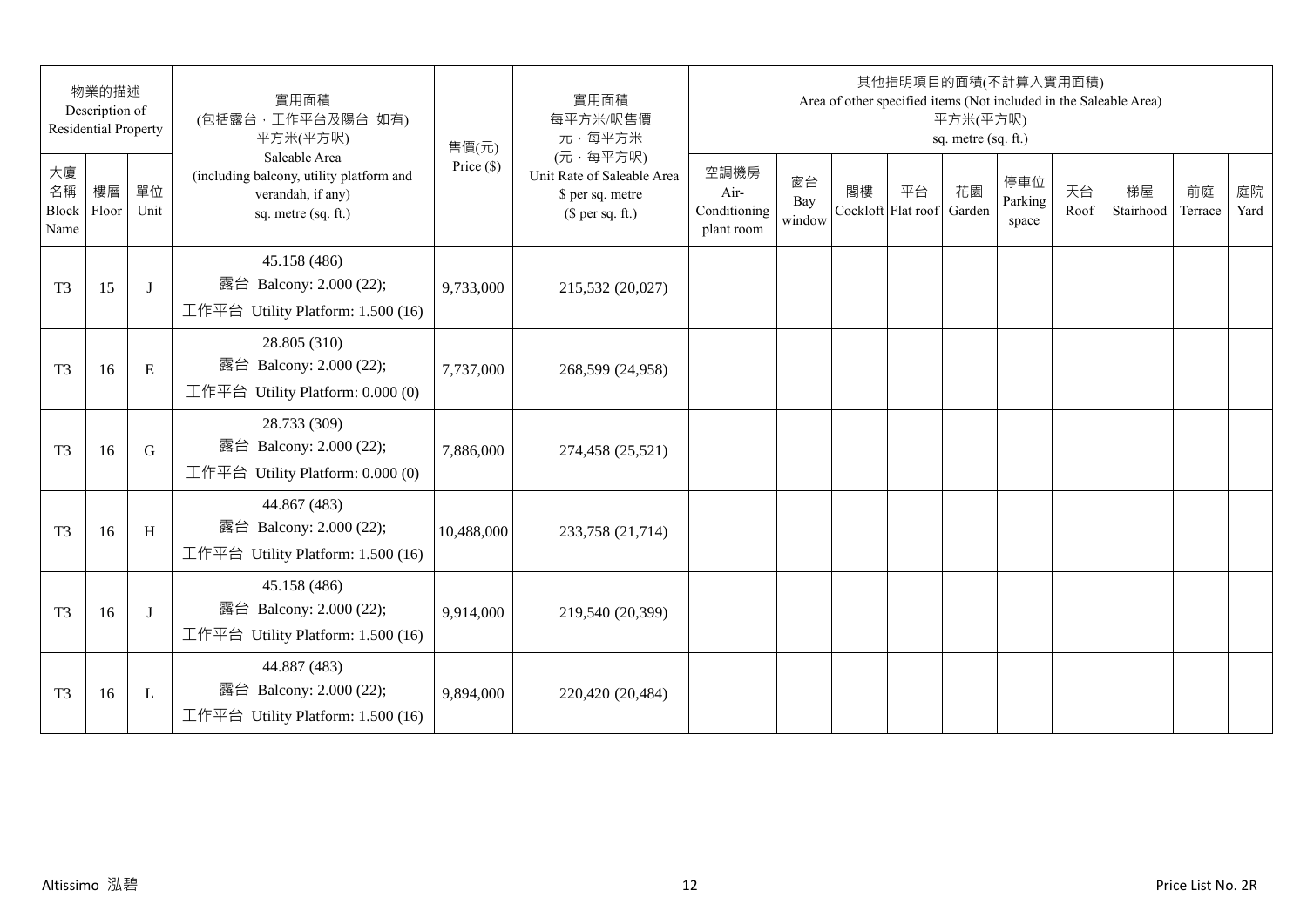| 物業的描述<br>Description of<br>Residential Property |                |              | 實用面積<br>(包括露台,工作平台及陽台 如有)<br>平方米(平方呎)                                                                 | 售價(元)        | 實用面積<br>每平方米/呎售價<br>元·每平方米                                                     | 其他指明項目的面積(不計算入實用面積)<br>Area of other specified items (Not included in the Saleable Area)<br>平方米(平方呎)<br>sq. metre (sq. ft.) |                     |    |                          |              |                         |            |                 |               |            |
|-------------------------------------------------|----------------|--------------|-------------------------------------------------------------------------------------------------------|--------------|--------------------------------------------------------------------------------|-----------------------------------------------------------------------------------------------------------------------------|---------------------|----|--------------------------|--------------|-------------------------|------------|-----------------|---------------|------------|
| 大廈<br>名稱<br>Block<br>Name                       | 樓層<br>Floor    | 單位<br>Unit   | Saleable Area<br>(including balcony, utility platform and<br>verandah, if any)<br>sq. metre (sq. ft.) | Price $(\$)$ | (元·每平方呎)<br>Unit Rate of Saleable Area<br>\$ per sq. metre<br>$$$ per sq. ft.) | 空調機房<br>Air-<br>Conditioning<br>plant room                                                                                  | 窗台<br>Bay<br>window | 閣樓 | 平台<br>Cockloft Flat roof | 花園<br>Garden | 停車位<br>Parking<br>space | 天台<br>Roof | 梯屋<br>Stairhood | 前庭<br>Terrace | 庭院<br>Yard |
| T <sub>5</sub>                                  |                | $\mathbf{J}$ | 48.593 (523)<br>露台 Balcony: 2.000 (22);<br>工作平台 Utility Platform: 0.000 (0)                           | 9,808,000    | 201,840 (18,753)                                                               |                                                                                                                             |                     |    | 5.699<br>(61)            |              |                         |            |                 |               |            |
| T <sub>5</sub>                                  | $\overline{7}$ | $\mathbf{F}$ | 28.578 (308)<br>露台 Balcony: 2.000 (22);<br>工作平台 Utility Platform: $0.000(0)$                          | 7,680,000    | 268,738 (24,935)                                                               |                                                                                                                             |                     |    |                          |              |                         |            |                 |               |            |
| T <sub>5</sub>                                  | 8              | $\mathbf{F}$ | 28.578 (308)<br>露台 Balcony: 2.000 (22);<br>工作平台 Utility Platform: $0.000(0)$                          | 7,785,000    | 272,412 (25,276)                                                               |                                                                                                                             |                     |    |                          |              |                         |            |                 |               |            |
| T <sub>5</sub>                                  | 12             | F            | 28.578 (308)<br>Balcony: 2.000 (22);<br>露台<br>工作平台 Utility Platform: $0.000(0)$                       | 8,061,000    | 282,070 (26,172)                                                               |                                                                                                                             |                     |    |                          |              |                         |            |                 |               |            |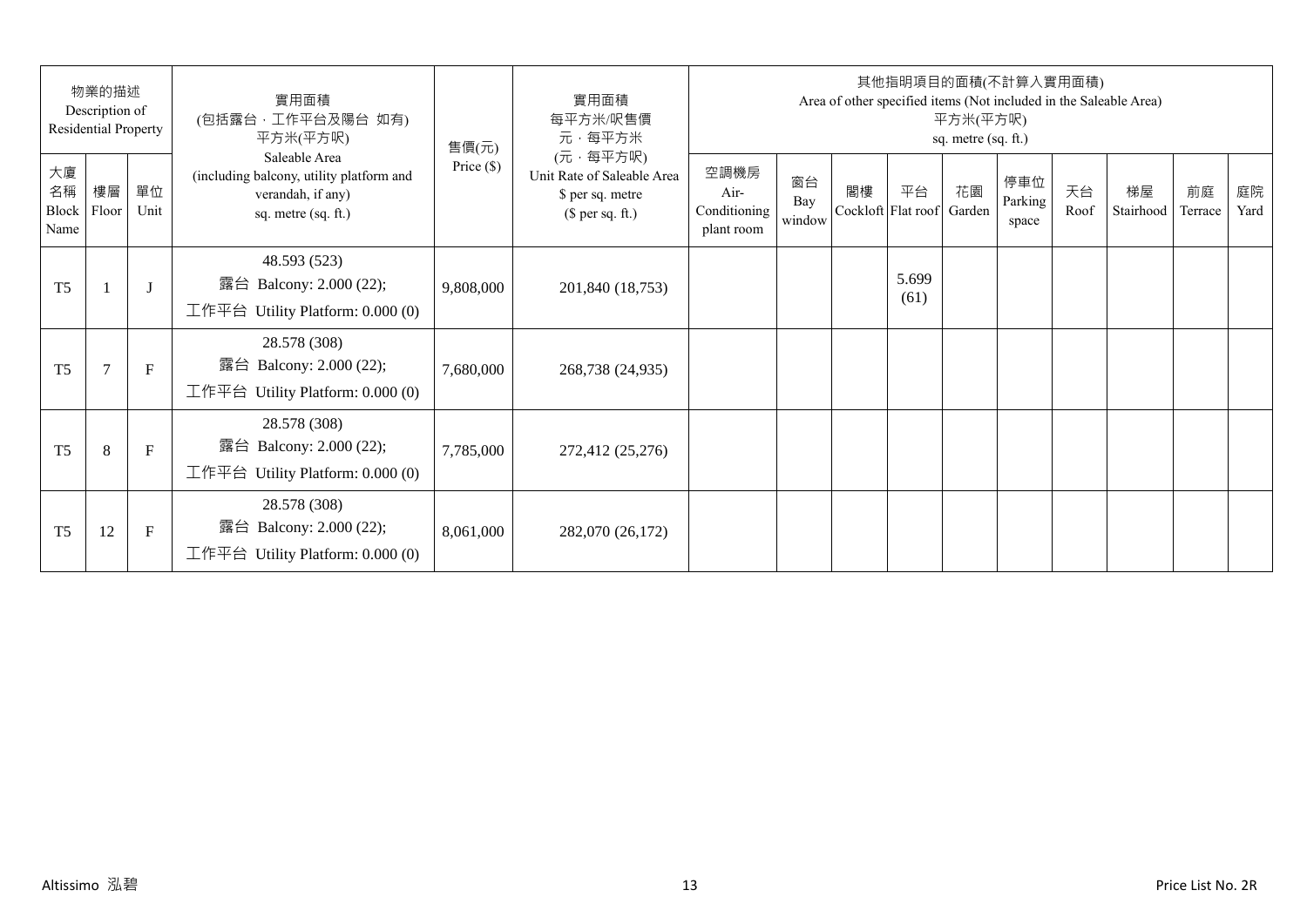#### **第三部份:其他資料 Part 3: Other Information**

#### (1) 準買家應參閱發展項目的售樓說明書,以了解該項目的資料。 Prospective purchasers are advised to refer to the sales brochure for the development for information on the development.

#### $(2)$  根據《一手住宅物業銷售條例》第 52(1)條及第 53(2)及(3)條,

According to sections 52(1) and 53(2) and (3) of the Residential Properties (First-hand Sales) Ordinance, –

#### 第 52(1) 條 / Section 52(1)

在某人就指明住宅物業與擁有人訂立臨時買賣合約時,該人須向擁有人支付售價的 5%的臨時訂金。

A preliminary deposit of 5% of the purchase price is payable by a person to the owner on entering into a preliminary agreement for sale and purchase in respect of the specified residential property with the owner.

#### 第 53(2) 條 / Section 53(2)

如某人於某日期訂立臨時買賣合約,並於該日期後的 5 個工作日內,就有關住宅物業簽立買賣合約,則擁有人必須在該日期後的 8 個工作日內,簽立該買賣合約。 If a person executes an agreement for sale and purchase in respect of the residential property within 5 working days after the date on which the person enters into the preliminary agreement for sale and purchase, the owner must execute the agreement for sale and purchase within 8 working days after that date.

#### 第 53(3) 條 / Section 53(3)

如某人於某日期訂立臨時買賣合約時,但沒有於該日期後的 5 個工作日內,就有關住宅物業簽立買賣合約,則 – (i) 該臨時合約即告終止;(ii) 有關的臨時訂金即予沒收;及 (iii) 擁 有人不得就該人沒有簽立買賣合約而針對該人提出進一步申索。

If a person does not execute an agreement for sale and purchase in respect of the residential property within 5 working days after the date on which the person enters into the preliminary agreement for sale and purchase-

(i) the preliminary agreement is terminated; (ii) the preliminary deposit is forfeited; and (iii) the owner does not have any further claim against the person for the failure.

#### (3) 實用面積及屬該住宅物業其他指明項目的面積是按《一手住宅物業銷售條例》第 8 條及附表二第 2 部的計算得出的。

The saleable area and area of other specified items of the residential property are calculated in accordance with section 8 and Part 2 of Schedule 2 to the Residential Properties(First-hand Sales) Ordinance.<br>(4) (i) 註:在第(4)段中:

- 
- (a) 「售價」指本價單第二部份中所列之住宅物業的售價,而「成交金額」指將於臨時合約中訂明的住宅物業的實際售價。因應不同支付條款 及/或折扣按售價計算得出之價目,皆以進位到最接近的千位數作為成交金額。
- (b) 「工作日」按《一手住宅物業銷售條例》第 2(1)條所定義。
- (c) 「臨時合約」指臨時買賣合約。
- (d) 「正式合約」指正式買賣合約。
- Note: In paragraph (4): (a)
- "price" means the price of the residential property set out in Part 2 of this price list, and "transaction price" means the actual price of the residential property to be set out in PASP. The price obtained after applying the relevant terms of payment and/or applicable discount(s) on the price will be rounded up to the nearest thousand to determine the transaction price.
	- (b) "working day" shall be as defined in section 2(1) of the Residential Properties (First-hand Sales) Ordinance.
	- (c) "PASP" means the Preliminary Agreement for Sale and Purchase.
	- (d) "ASP" means the Agreement for Sale and Purchase.

於簽署臨時合約時,買方須繳付相等於成交金額的 5%作為臨時訂金,請帶備港幣\$100,000 銀行本票以支付部份臨時訂金,抬頭請寫「的近律師行」或"Deacons"。請另備支 票以繳付臨時訂金之餘額。

The purchasers shall pay the preliminary deposit equivalent to 5% of the transaction price upon signing of the PASP. Please bring along a cashiers' order of HK\$100,000 made payable to "Deacons" for payment of part of the preliminary deposit. Please also bring along a cheque for payment of the balance of the preliminary deposit.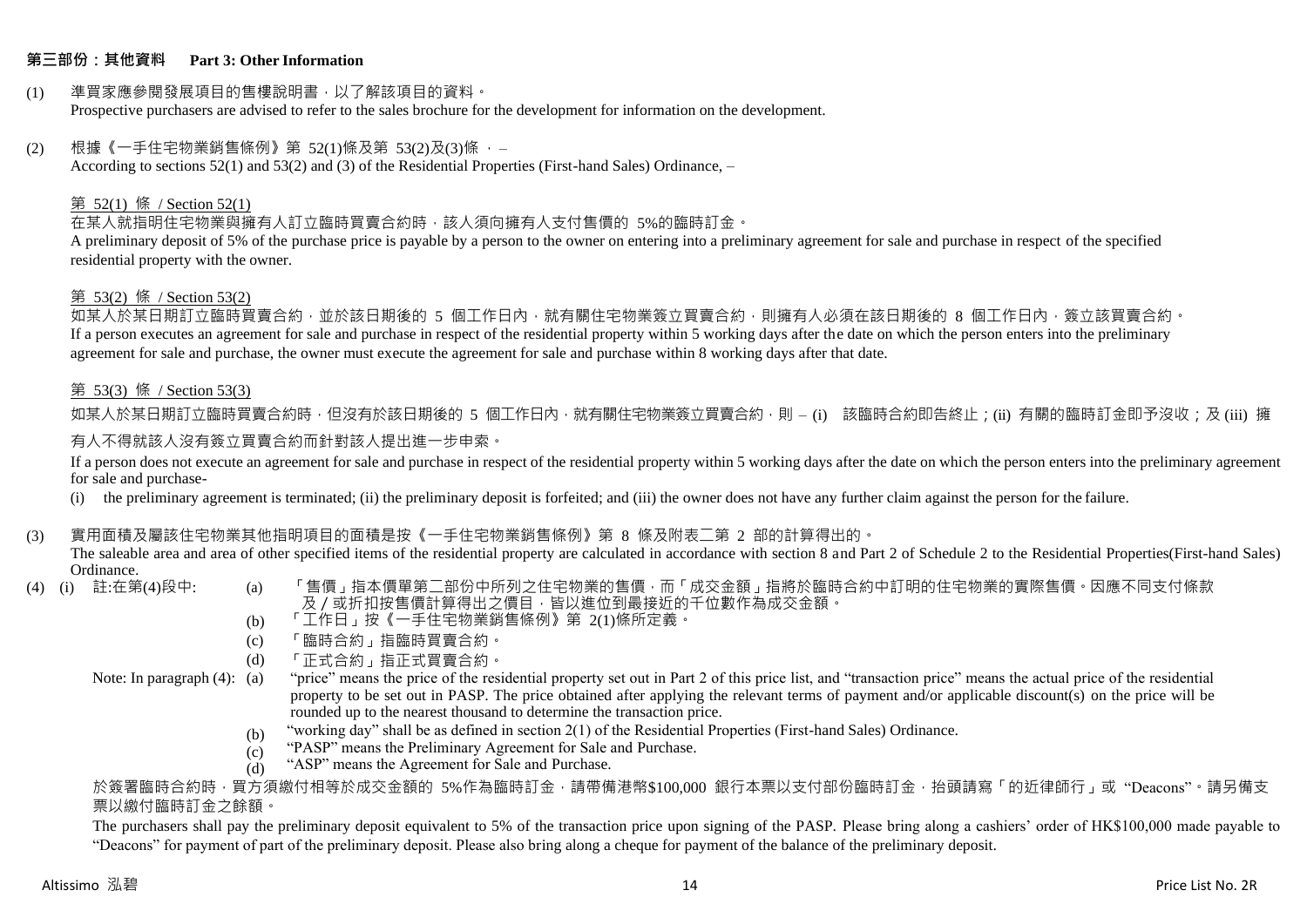## **支付條款 Terms of Payment**

- (A) (並無此編號之支付條款)( No Terms of Payment of such numbering)
- (A1) (並無此編號之支付條款)( No Terms of Payment of such numbering)
- (A2) (並無此編號之支付條款)( No Terms of Payment of such numbering)
- (A3) (並無此編號之支付條款)( No Terms of Payment of such numbering)
- (A4) (並無此編號之支付條款)( No Terms of Payment of such numbering)
- (A5) 120 天現金付款計劃 120-day Cash Payment Plan (照售價減 5%) (5% discount from the price)
	- (1) 買方須於簽署臨時合約時繳付相等於成交金額 5% 作為臨時訂金。買方須於簽署臨時合約後 5 個工作日內簽署正式合約。 The purchaser shall pay the preliminary deposit equivalent to 5% of the transaction price upon signing of the PASP. The ASP shall be signed by the purchaser within 5 working days after signing of the PASP.
	- (2) 買方簽署臨時合約後 30 天內再付成交金額 5% 作為加付訂金。 A further 5% of the transaction price being further deposit shall be paid by the purchaser within 30 days after signing of the PASP.
	- (3) 成交金額 90% 即成交金額餘款於買方簽署臨時合約後 120 天內由買方付清。 90% of the transaction price being balance of the transaction price shall be paid by the purchaser within 120 days after signing of the PASP.
- (A6) 180 天輕鬆現金付款計劃 180-day Relax Cash Payment Plan (照售價減 3%) (3% discount from the price)
	- (1) 買方須於簽署臨時合約時繳付相等於成交金額 5% 作為臨時訂金。買方須於簽署臨時合約後 5 個工作日內簽署正式合約。 The purchaser shall pay the preliminary deposit equivalent to 5% of the transaction price upon signing of the PASP. The ASP shall be signed by the purchaser within 5 working days after signing of the PASP.
	- (2) 買方簽署臨時合約後 30 天內再付成交金額 5% 作為加付訂金。 A further 5% of the transaction price being further deposit shall be paid by the purchaser within 30 days after signing of the PASP.
	- (3) 成交金額 90% 即成交金額餘款於買方簽署臨時合約後 180 天內由買方付清。 90% of the transaction price being balance of the transaction price shall be paid by the purchaser within 180 days after signing of the PASP.
- (A7) 360 天輕鬆現金付款計劃 360-day Relax Cash Payment Plan (照售價減 2%) (2% discount from the price)
	- (1) 買方須於簽署臨時合約時繳付相等於成交金額 5% 作為臨時訂金。買方須於簽署臨時合約後 5 個工作日內簽署正式合約。 The purchaser shall pay the preliminary deposit equivalent to 5% of the transaction price upon signing of the PASP. The ASP shall be signed by the purchaser within 5 working days after signing of the PASP.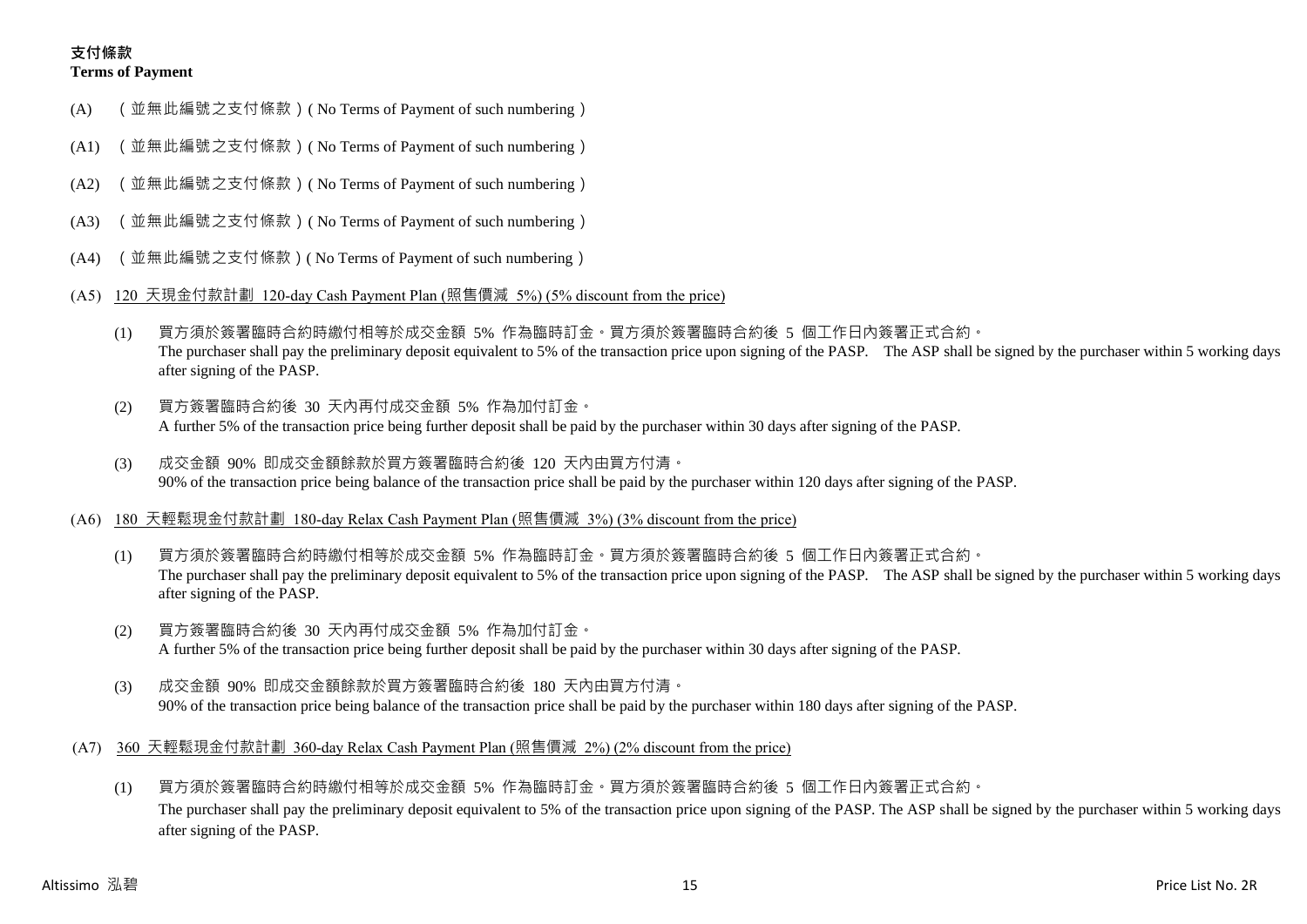(2) 買方簽署臨時合約後 30 天內再付成交金額 5% 作為加付訂金。

A further 5% of the transaction price being further deposit shall be paid by the purchaser within 30 days after signing of the PASP.

- (3) 買方簽署臨時合約後 90 天內再付成交金額 5% 作為部份成交金額。 A further 5% of the transaction price being part payment of the transaction price shall be paid by the purchaser within 90 days after signing of the PASP.
- (4) 成交金額 85% 即成交金額餘款於買方簽署臨時合約後 360 天內由買方付清。

85% of the transaction price being balance of the transaction price shall be paid by the purchaser within 360 days after signing of the PASP.

- (B) (並無此編號之支付條款)( No Terms of Payment of such numbering)
- (C) (並無此編號之支付條款)( No Terms of Payment of such numbering)
- (C1) (並無此編號之支付條款)( No Terms of Payment of such numbering)
- (C2) (並無此編號之支付條款)( No Terms of Payment of such numbering)
- (C3) (並無此編號之支付條款)( No Terms of Payment of such numbering)
- (C4) (並無此編號之支付條款)( No Terms of Payment of such numbering)
- (C5) (並無此編號之支付條款)( No Terms of Payment of such numbering)
- (C6) (並無此編號之支付條款)( No Terms of Payment of such numbering)
- (C7) (並無此編號之支付條款)( No Terms of Payment of such numbering)
- (C8) (並無此編號之支付條款)( No Terms of Payment of such numbering)

# (ii) **售價獲得折扣的基礎**

## **The basis on which any discount on the price is available**

- (a) 見 4(i) See 4(i).
- (b) 不適用。 Not applicable.
- (c) 「限時置業售價折扣」 "First Home Purchase Price Discount"

於 2021 年 7 月 31 日或之前簽署臨時合約購買本價單中之指明住宅物業之買方可獲額外售價 2% 折扣優惠。 An extra 2% discount from the price would be offered to the purchasers who sign the PASP to purchase a specified residential property listed in this price list on or before 31<sup>st</sup> July 2021.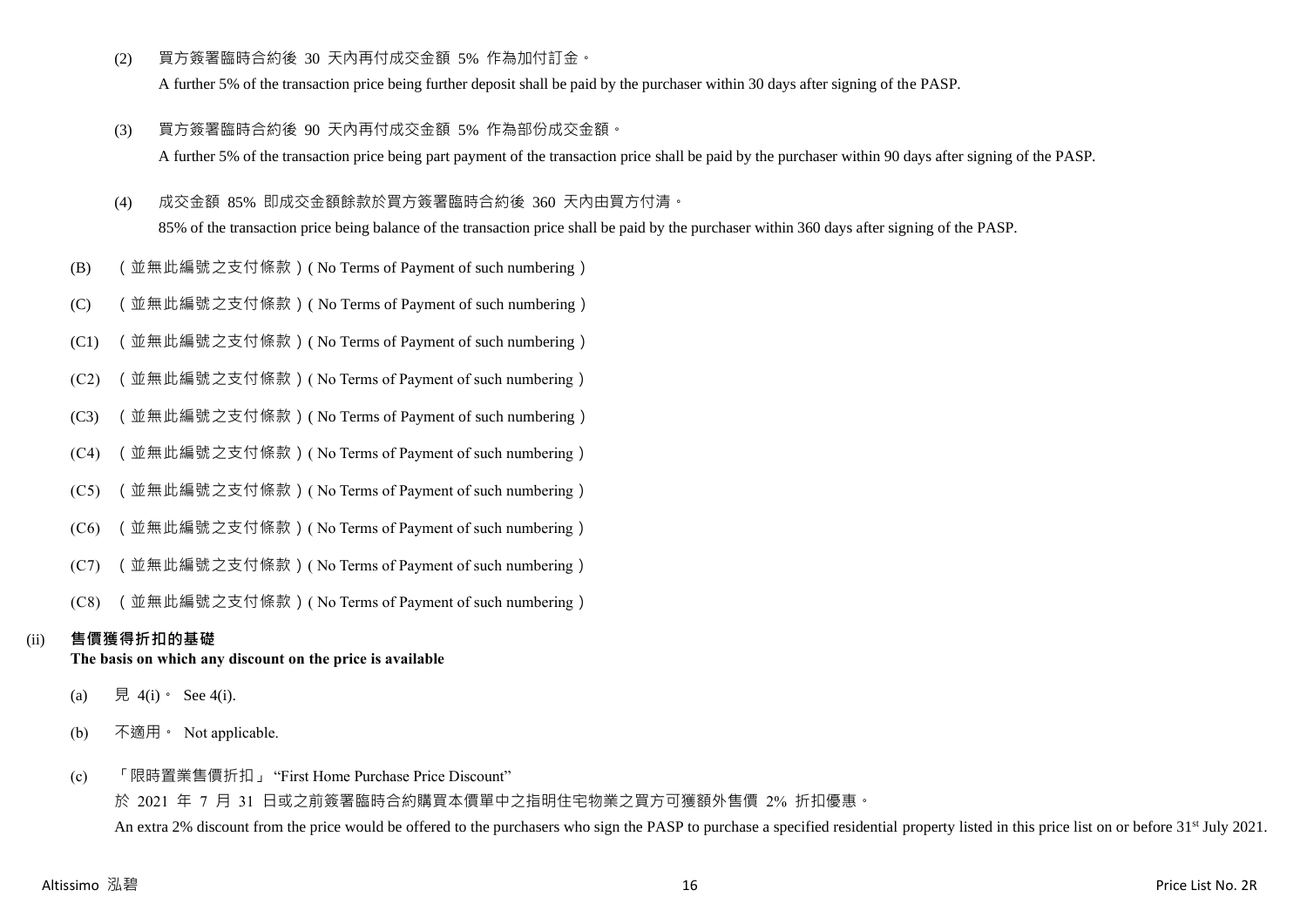## (d) 員工置業折扣 Staff Purchasing Discount

如買方(或構成買方之任何人士)屬任何「員工合資格人士」,並且沒有委任地產代理就購入住宅物業代其行事,可獲額外 5%售價折扣優惠,折扣優惠受相關公司內部條款約 束。

If the purchaser (or any person comprising the purchaser) is a "Qualified Staff", provided that the purchaser did not appoint any estate agent to act for him/her in the purchase of the residential property, an extra 5% discount on the Price would be offered, subject to the internal regulation of Respective Related Parties.

「員工合資格人士」指碧桂園控股有限公司及其附屬公司、宏安集團有限公司及其附屬公司、宏安地產有限公司、位元堂藥業控股有限公司、易易壹金融集團有限公司、中 國農產品交易有限公司或中國建築國際集團及其附屬公司之任何董事、員工及其直系親屬(任何個人的配偶、父母、子女、兄弟及姐妹為該個人之「直系親屬」,惟須提供令 賣方滿意的有關證明文件 以茲證明有關關係,且賣方對是否存在近親關係保留最終決定權)。

"Qualified Staff" means any director or employee (and his/her close family member (a spouse, parent, child, brother and sister of a person is a "close family member" of that person provided that the relevant supporting documents to the satisfaction of the Vendor must be provided to prove the relationship concerned and that the Vendor reserves the final right to decide whether or not such relationship exists)) of any of Country Garden Holdings Company Limited and its subsidiaries, Wang On Group Limited and its subsidiaries, Wang On Properties Limited, Wai Yuen Tong Medicine Holdings Limited, Easy One Financial Group Limited, China Agri-Products Exchange Limited and China State Construction International Holdings Ltd. and its subsidiaries.

買方須在遞交購樓意向登記表格時或前提供令賣方滿意的證據証明其為「員工合資格人士」及(如適用)直系親屬關係,賣方就相關買方是否「員工合資格人士」及(如適 用)存在直系親屬關係有最終決定權,而賣方之決定為最終及對買方具有約束力。

The purchaser shall on or before submission of the Registration of Intent form on the spot provide evidence for proof of being a (if applicable) "Qualified Staff" to the satisfaction of the Vendor and in this respect the Vendor shall have absolute discretion and the Vendor's decision shall be final and binding on the purchaser.

- (e) 不適用。 Not applicable.
- (f) 不適用。 Not applicable.

(g) "Countrygardenhk" Instagram 帳戶跟隨優惠 "Countrygardenhk" Instagram Account Follows' Discount

凡於簽署臨時買賣合約前跟隨 "countrygardenhk" Instagram 帳戶的買家,可獲 1% 售價折扣優惠。 A 1% discount from the Price would be offered to a Purchaser who has followed the "countrygardenhk" Instagram account before signing the Preliminary Agreement for Sale and Purchase.

- (h) 不適用。 Not applicable.
- (i) 不適用。 Not applicable.
- (j) 「5 年管理費減免」優惠 "5-Years Management Fee Subsidy"Discount

於 2021 年 5 月 7 日起,首 10 名簽署臨時合約購買發展項目住宅物業 ( 不論列於本價單或任何其他價單內 ) 之買方, 可享有下列售價折扣優惠作為 「5 年管理費減免」優 惠:

The first ten  $(10)$  purchasers who purchase the specified residential properties in the Development and sign the PASP thereof from  $7<sup>th</sup>$  May 2021 (whether the specified residential property is included in this price list or any other price lists) will enjoy the "5-Years Management Fee Subsidy " Discount as listed below as discount on the Price:

每個購買之三房住宅物業:港幣 \$240,000 For each three-bedroom residential property purchased: HK\$240,000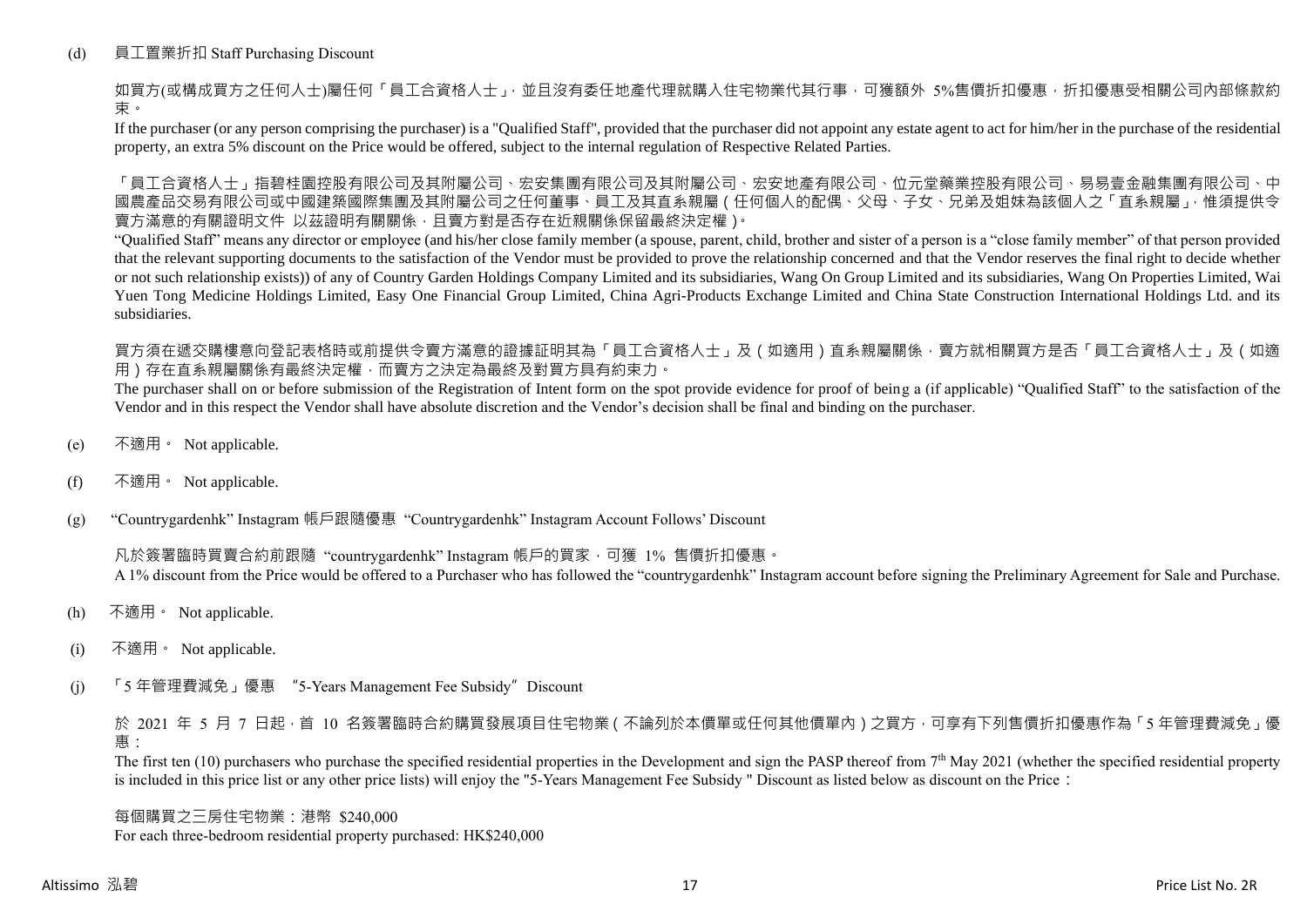- (k) 不適用 · Not applicable.
- (l) 不適用。 Not applicable.
- (m) 「入伙傢私補貼」優惠 "New Home Furniture Subsidy" Benefit

於 2021 年 5 月 7 日起 · 首 5 名簽署臨時合約購買發展項目住宅物業 ( 不論列於本價單或任何其他價單內 ) 之買方 · 可享有以下其中一項優惠 ( 買方必須於簽署臨時合約 時決定選用以下其中一項優惠,其後不得更改)作為「入伙傢私補貼」優惠:

The first five (5) purchasers who purchase the specified residential properties in the Development and sign the PASP thereof from  $7<sup>th</sup>$  May 2021 (whether the specified residential property is included in this price list or any other price lists) will enjoy one of the benefits set out below (the Purchaser must choose one of the benefits upon signing of the PASP and must not change his/her choice thereafter) as the "New Home Furniture Subsidy" Benefit:

(1) 總值港幣 \$160,000 元之「Francfranc」、「Tree」或「Indigo」傢私禮券。上述傢私禮券之使用(包括使用期限等)受商品提供者所訂之條款及條件限制。有關傢私禮 券會於住宅物業之買賣成交時或之後交付予買方。詳情以相關交易文件條款作準(包括但不限於買方須依照正式合約訂定的日期付清所購住宅物業每一期成交金額價 款及餘款);或

Furniture coupon(s) of "Francfranc", "Tree" or "Indigo" with a total value of HK\$160,000.00. The use of the aforesaid furniture coupon(s) (including validity period, etc) is subject to the terms and conditions prescribed by the relevant supplier. The furniture coupon(s) will be delivered to the Purchaser on or after completion of the sale and purchase of the residential property. Subject to the terms and conditions of the relevant transaction document(s) (including without limitation that the Purchaser shall settle each instalment and the balance of the transaction price according to the respective dates stipulated in the ASP); or

- (2) 港幣\$140,000 元之售價折扣 HK\$140,000 discount on the Price
- (n) 「印花稅津貼」優惠 "Subsidy of Stamp Duty" Benefit:

於 2021 年 5 月 7 日起,首 10 名簽署臨時合約購買發展項目住宅物業(不論列於本價單或任何其他價單內)之買方,可獲額外售價之 1% 折扣作為「印花稅津貼」優惠。 The first ten (10) purchasers who purchase the specified residential properties in the Development and sign the PASP thereof from  $7<sup>th</sup>$  May 2021 (whether the specified residential property is included in this price list or any other price lists) will enjoy an extra 1% discount on the Price as the "Subsidy of Stamp Duty" Benefit.

(o) 「雙重置業」至尊優惠 "Buy More, Save More" Discount

於 2021 年 5 月 7 日起,首 5 名符合條件並簽署臨時合約購買發展項目住宅物業 ( 不論列於本價單或任何其他價單內 ) 之買方,可享有以下優惠作為「雙重置業」優惠 : The first five (5) purchasers who satisfy the conditions set out below and purchase the specified residential properties in the Development and sign the PASP thereof from  $7<sup>th</sup>$  May 2021 (whether the specified residential property is included in this price list or any other price lists) will enjoy the below benefits as the "Buy More, Save More" Discount:

- (1) 如買方及其直系親屬同時簽署臨時買賣合約以購入2間發展項目住宅物業,則購入較低成交金額住宅物業的買方可享有額外售價之5%的折扣。該兩個住宅物業的買方 可為不同的人士,但必須提供令賣方滿意的有效證明文件以證明其直系親屬之關係。「直系親屬」指個人的配偶、父母、子女及兄弟姊妹;或 If a purchaser and his/her immediate family member(s) enter into Preliminary Agreements for Sale and Purchase for purchase of two (2) residential properties at the same time, a 5% discount on the Price will be offered to the purchaser of the residential property of lower transaction price. The Purchasers of the two residential properties can be different persons provided that they shall provide valid supporting documents to the satisfaction of the Vendor to prove the relationship of "immediate family member". "Immediate family member" shall mean spouse, parent, child/children and sibling of an individual; or
- (2) 如買方為發展項目住宅物業現時業主本人再次購買住宅物業,或為其直系親屬通過其推薦購買發展項目住宅物業,則本次購買的買方可享有額外售價之5%的折扣。相 關人士必須提供令賣方滿意的有效證明文件以證明其直系親屬之關係。「直系親屬」指個人的配偶、父母、子女及兄弟姊妹。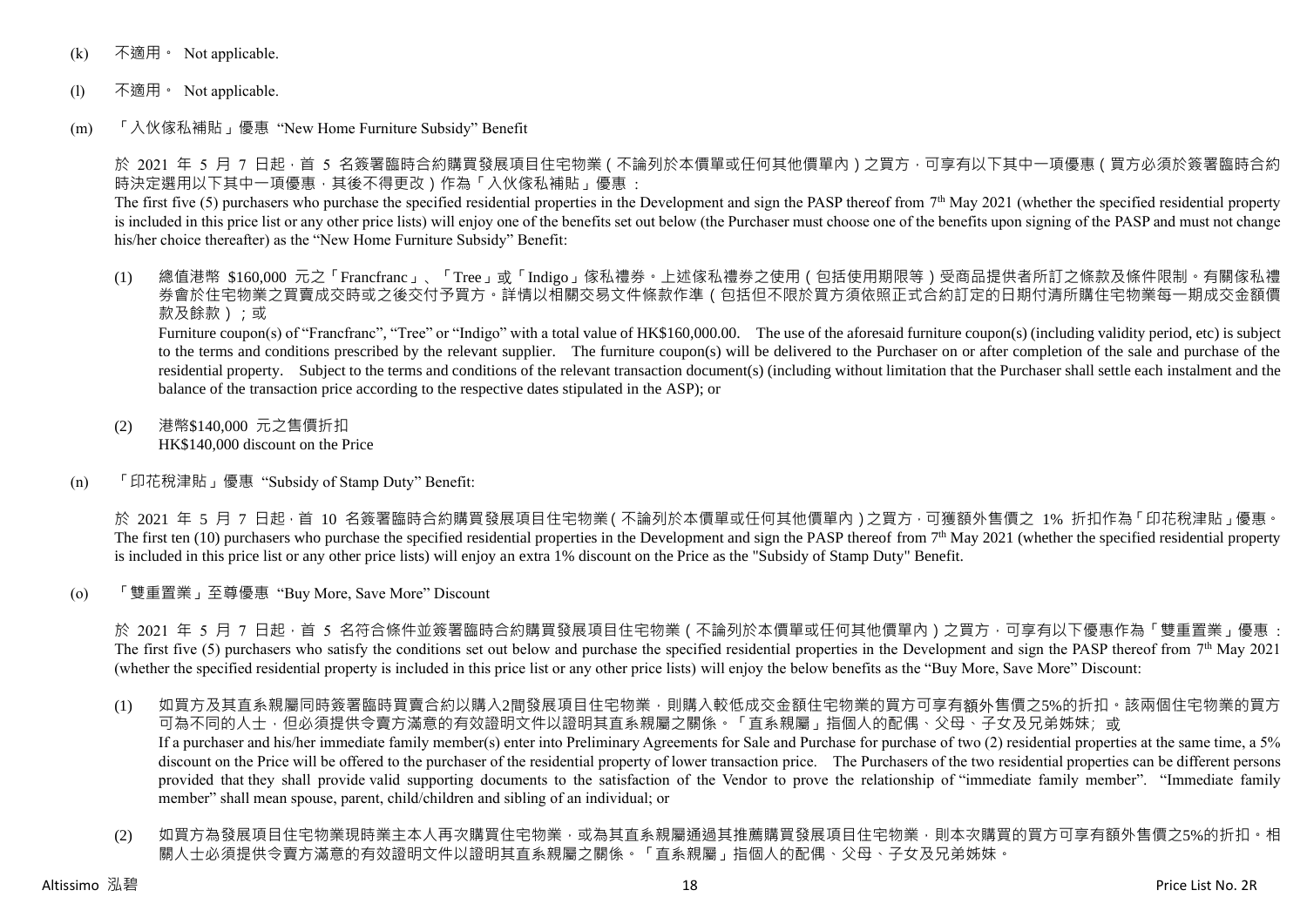If a current owner of residential property(ies) of the Development purchases another residential property, or his/her immediate family member(s) purchase(s) a residential property of the Development through the recommendation of that owner, a 5% discount on the Price will be offered to the purchaser this time. The relevant individuals shall provide valid supporting documents to the satisfaction of the Vendor to prove the relationship of "immediate family member". "Immediate family member" shall mean spouse, parent, child/children and sibling of an individual.

## (iii) **可就購買發展項目中的指明住宅物業而連帶獲得的任何贈品、財務優惠或利益**

**Any gift, or any financial advantage or benefit, to be made available in connection with the purchase of a specified residential property in the Development**

- (a) 見 4(i) 及 4(ii)。 See 4(i) and 4(ii)
- (b) 不適用。 Not applicable.
- (c) 不適用。 Not applicable.
- (d) 不適用。 Not applicable.
- (e) 不適用。 Not applicable.
- (f) 不適用 Not applicable.
- (g) 不適用。 Not applicable.
- (h) 101第一按揭貸款 101 First Mortgage Loan

**只適用於選用第 (4)(i)(A5) 及 (A6) 段之付款計劃。Only applicable to payment plan under paragraphs (4)(i)(A5) and (A6) . 只適用於屬自然人的買方。 Only applicable to purchasers who are natural persons.**

買方可向賣方介紹之財務機構或賣方指定的其它公司 (「介紹之第一承按人」) 申請最高達成交金額之 70% 之第一按揭 (「101 第一按揭貸款」)。101 第一按揭貸款及其申 請受以下條款及條件規限:

The purchaser may apply to the financial institution referred by the Vendor or any other company designated by the Vendor (the "Referred First Mortgagee") for first mortgage with a maximum loan amount equivalent to 70% of the transaction price (the "101 First Mortgage Loan"). 101 First Mortgage Loan and its application are subject to the following terms and conditions:

(1) 買方必須於買賣合約內訂明的付清成交金額餘額之日前最少 75 日書面向介紹之第一承按人申請 101 第一按揭貸款。

The purchaser shall make a written application to the Referred First Mortgagee for 101 First Mortgage Loan not less than 75 days before the date of settlement of the balance of the transaction price as specified in the agreement for sale and purchase.

(2) 如買方選用 (4)(i)(C5) 段之付款計劃並申請 101 第一按揭貸款,成交金額將會增加 3.5%,買方必須於申請時向賣方繳付 (a) 截至申請日期當日按照買賣合約訂明及按新 成交金額計算之應付部份與 (b) 原來成交金額已付部份之差額。為免存疑,更改後之成交金額將以進位到最接近的千位數計算。買方亦須就此簽立一份有關住宅物業之補 充合約以更改成交金額及支付條款,有關之律師費用及雜費概由買方負責。 If payment plan under paragraph  $(4)(i)(C5)$  is opted by the purchaser and the purchaser applies for the 101 First Mortgage Loan, the transaction price shall be increased by 3.5% and

the difference between (a) amount payable under the ASP calculated by reference to the new transaction price as at the date of application and (b) amount of original transaction price paid by the purchaser shall be payable by the purchaser to the Vendor upon application. For avoidance of doubt, the new transaction price will be rounded up to the nearest thousand.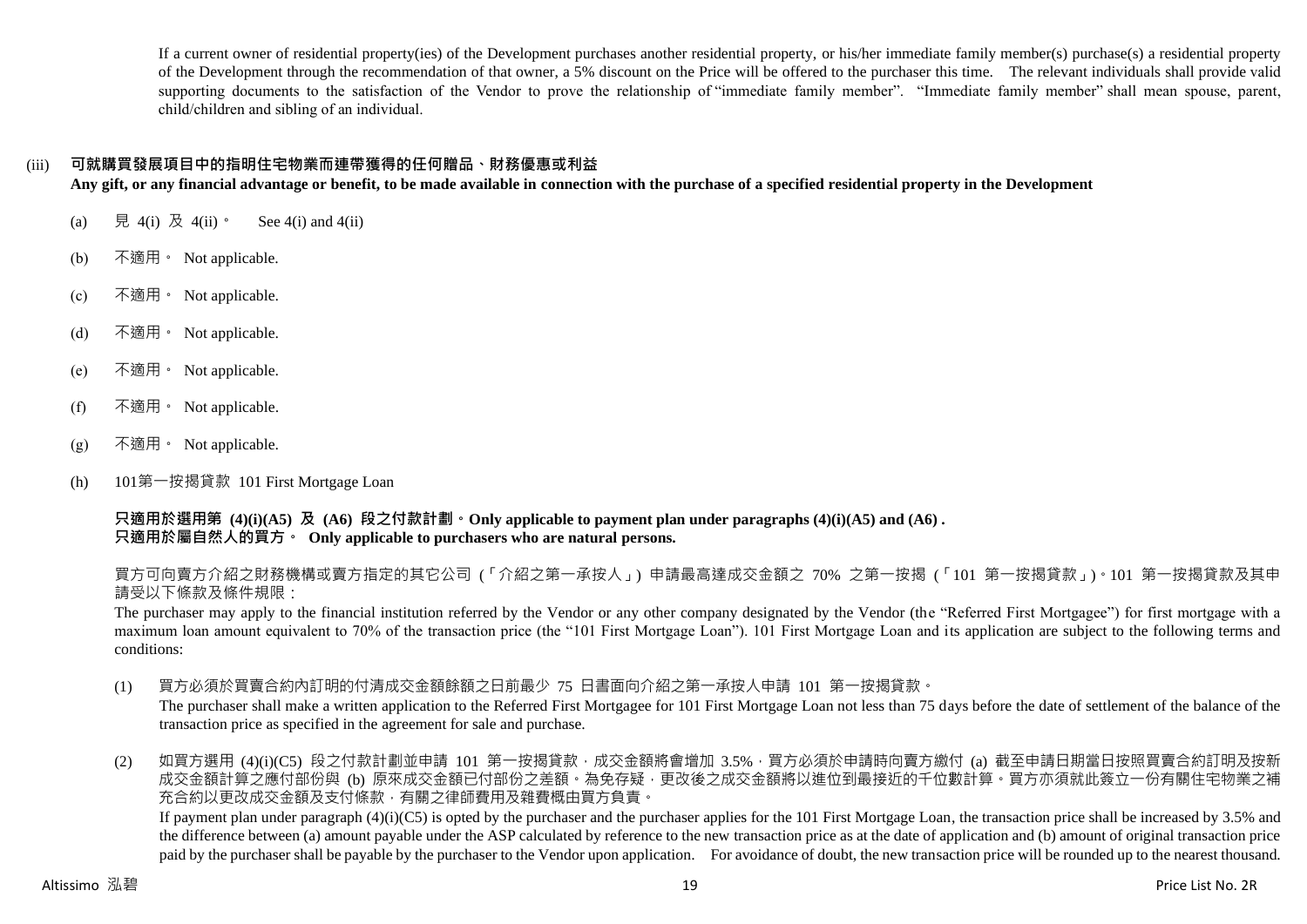The purchaser shall also sign a supplemental agreement in respect of the residential property to vary the transaction price and the terms of payment, all relevant legal costs and disbursements of which shall be borne by the purchaser solely.

(3) 如買方最終並無選用「101 第一按揭貸款」,買方可在住宅物業買賣成交後 1 個月内向賣方遞交書面申請成交金額回贈,賣方將會在收到買方之書面申請後 1 個月内給予 買方同等金額之成交金額回贈。

If the Purchaser eventually does not utilize the 101 First Mortgage Loan, the purchaser may, within 1 month after completion of sale and purchase of the residential property, submit a written application to the Vendor for a transaction price rebate. The Vendor will provide to the purchaser the transaction price rebate in the amount equivalent to the said part payment within 1 month after receiving the written application from the purchaser..

(4) 101 第一按揭貸款的最高金額為成交金額的 70% (若買方為香港永久性居民) 或 60% (若買方為非香港永久性居民),貸款金額不可超過應繳付之成交金額餘額。介紹之第 一承按人因應買方及其擔保人 (如適用) 的信貸評估,對實際批出予買方的貸款金額作出決定。

The maximum 101 First Mortgage Loan amount shall be 70% of the transaction price (if purchaser is Hong Kong permanent residents) or 60% of the transaction price (if purchaser is not Hong Kong permanent residents), provided that the loan amount shall not exceed the balance of the transaction price payable. The Referred First Mortgagee will decide the loan amount to be granted to the purchaser after considering the result of the credit assessment of the purchaser and his guarantor (if applicable).

- (5) 101 第一按揭貸款年期最長為 25 年。 The maximum tenor of the 101 First Mortgage Loan shall not exceed 25 years.
- (6) 101 第一按揭貸款以住宅物業之第一法定按揭作抵押。 The 101 First Mortgage Loan shall be secured by a first legal mortgage over the residential property.
- (7) 101 第一按揭貸款年期首 24 個月的年利率為介紹之第一承按人不時報價之最優惠利率減 4.5%。 The annual interest rate of the 101 First Mortgage Loan for the first 24 months shall be at 4.5% below the Best Lending Rate as quoted by the Referred First Mortgagee from time to time.
- (8) 101 第一按揭貸款年期第 25 個月及其後之年利率為介紹之第一承按人不時報價之最優惠利率。 The annual interest rate of the 101 First Mortgage Loan from the 25<sup>th</sup> month and thereafter shall be the Best Lending Rate as quoted by the Referred First Mortgagee from time to time.
- (9) 「最優惠利率」由介紹之第一承按人決定,現為年利率 5.5%。 The Best Lending Rate is determined by the Referred First Mortgagee. The current Best Lending Rate is 5.5% per annum.
- (10) 買方於按揭首 24 個月只需就 101 第一按揭貸款向介紹之第一承按人繳付利息,其後則須照常連本帶息供款。 The purchaser shall only pay the interest of the 101 First Mortgage Loan to the Referred First Mortgagee in the first 24 months and shall repay the principal amount and interest as usual for the rest of the term of the 101 First Mortgage Loan.
- (11) 買方須按月分期償還 101 第一按揭貸款。 The purchaser shall repay the 101 First Mortgage Loan by monthly instalments.
- (12) 101 第一按揭貸款申請的審批由介紹之第一承按人全權負責。介紹之第一承按人對是否批出見證明日按揭貸款有最終決定權。 The Referred First Mortgagee shall be solely responsible to determine whether to approve the purchasers' application for the 101 First Mortgage Loan. The Referred First Mortgagee shall have the final right to decide whether or not to grant the 101 First Mortgage Loan.
- (13) 所有 101 第一按揭貸款之法律文件必須由賣方或介紹之第一承按人指定之律師行辦理,買方須負責支付一切有關之律師費用及雜費。買方可選擇自行聘用律師作為其代表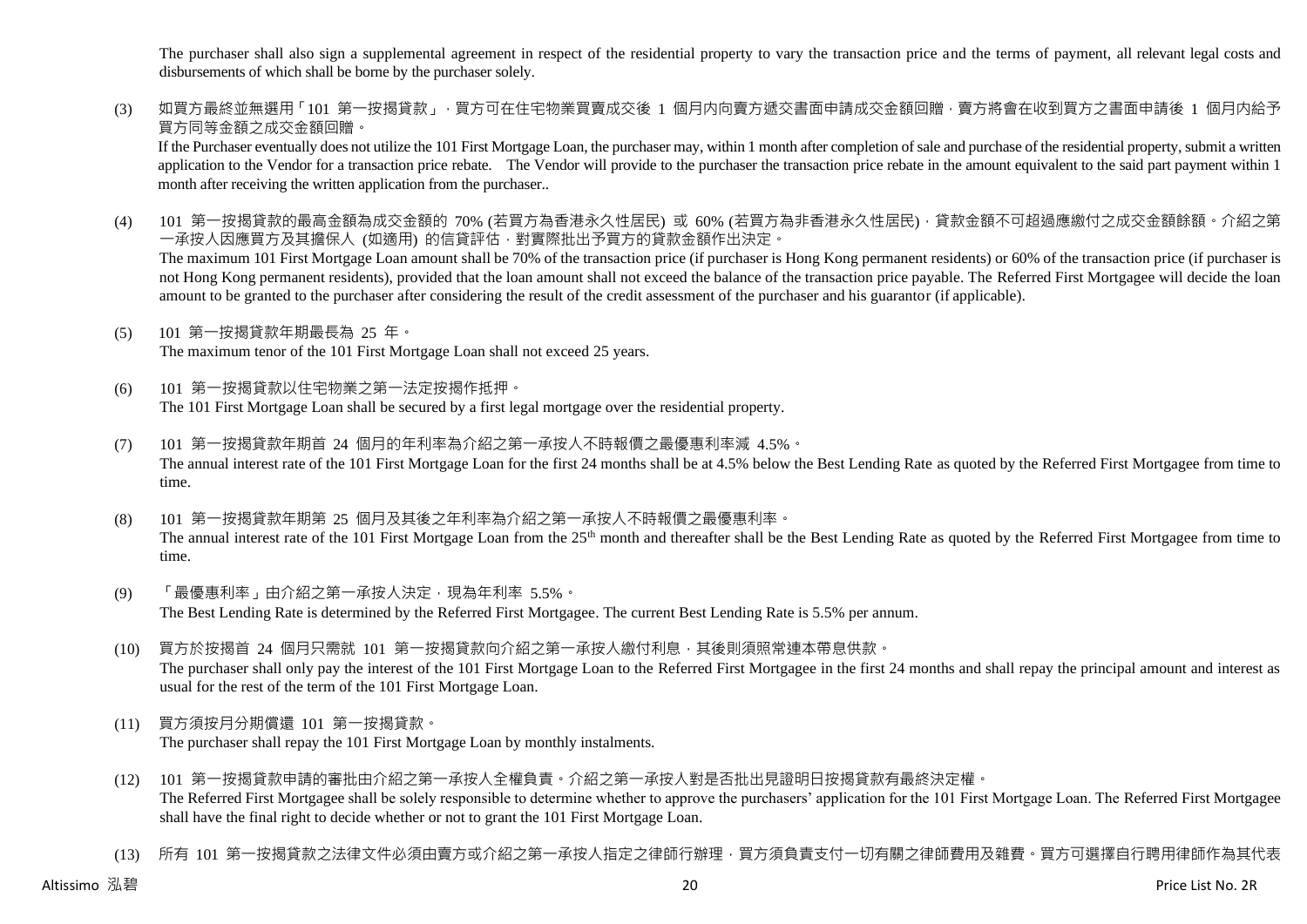#### 律師,在此情況下,買方亦須負責其代表律師有關處理 101 第一按揭貸款的律師費用及雜費。

All legal documents of the 101 First Mortgage Loan shall be prepared and handled by the solicitors designated by the Vendor or the Referred First Mortgagee and all relevant legal costs and disbursements shall be borne by the purchaser solely. The purchaser may choose to instruct his own solicitors to act for him and in such event, the purchaser shall also bear his own solicitors' legal costs and disbursements relating to the 101 First Mortgage Loan.

(14) 買方須按介紹之第一承按人的要求提供一切所需文件以證明其還款能力,所需文件包括但不限於買方及其擔保人 (如適用) 的信貸報告、收入證明、銀行紀錄及借貸紀錄(包 括其他貸款,如有)。

The purchaser shall upon request by the Referred First Mortgagee provide all necessary documents to prove his repayment ability, the necessary documents shall include but not limited to credit report, income proof, bank records and borrowing records (including other loans, if any) of the purchaser and his guarantor(s) (if applicable).

(15) 不論 101 第一按揭貸款獲批與否,買方仍須按買賣合約完成住宅物業的買賣及繳付全數成交金額。

Irrespective of whether the 101 First Mortgage Loan is granted or not, the purchaser shall complete the purchase of the residential property and shall pay the transaction price in full in accordance with the agreement for sale and purchase.

- (16) 101 第一按揭貸款受其他條款及細則約束。 The 101 First Mortgage Loan is subject to other terms and conditions.
- (17) 101 第一按揭貸款純為介紹之第一承按人與買方之交易。買方與介紹之第一承按人之任何轇輵,一概與賣方及碧桂園(香港)地產代理有限公司無關。以上關於 101 第一按 揭貸款的資料不構成亦不能被視為賣方或任何其他人士就 101 第一按揭貸款作出的陳述、保證、承諾、要約或買賣合約之條款。賣方及碧桂園(香港)地產代理有限公司在任何情況 下均無需就 101 第一按揭貸款向買方承擔任何責任。

The 101 First Mortgage Loan is a transaction between the Referred First Mortgagee and the purchaser only. The Vendor and Country Garden (Hong Kong) Property Agency Limited shall not be involved in any dispute between the purchaser and the Referred First Mortgagee. The above information of the 101 First Mortgage Loan shall not be regarded as any representation, guarantee, warranty, offer or terms of the agreement for sale and purchase made by the Vendor or any other parties. Under no circumstance shall the Vendor and Country Garden (Hong Kong) Property Agency Limited be liable to the purchaser in respect of the 101 First Mortgage Loan.

(i) 101 第二按揭貸款 101 Second Mortgage Loan

## **只適用於選用第 (4)(i)(A5) 及 (A6) 段之付款計劃。Only applicable to payment plan under paragraphs (4)(i)(A5) and (A6) . 只適用於屬自然人的買方。 Only applicable to purchasers who are natural persons.**

買方可向賣方介紹之財務機構或賣方指定的其它公司 (「介紹之第二承按人」) 申請最高達成交額之 15% 之第二按揭 (「101 第二按揭貸款」),基本條款如下:

The Purchaser may apply to the financial institution referred by the Vendor or any other company designated by the Vendor (the "Referred Second Mortgagee") for second mortgage with a maximum loan amount equivalent to 15% of the transaction price (the "101 Second Mortgage Loan"). The 101 Second Mortgage Loan and its application are subject to the following terms and conditions:

(1) 買方必須於買賣合約內訂明的付清售價餘額之日前最少 75 日書面向介紹之第二承按人申請 101 第二按揭貸款。買方如欲申請 101 第二按揭貸款,需同時申請 101 第一 按揭貸款,即買方不可只申請 101 第二按揭貸款而不申請 101 第一按揭貸款。

The purchaser shall make a written application to the Referred Second Mortgagee for 101 Second Mortgage not less than 75 days before the date of settlement of the balance of the Purchase Price as specified in the agreement for sale and purchase. If the purchaser intends to apply for 101 Second Mortgage Loan, he must also apply for 101 First Mortgage Loan at the same time, that is to say, the purchaser cannot apply for 101 Second Mortgage Loan only but not applying for 101 First Mortgage Loan.

(2) 101 第二按揭貸款的最高金額為成交金額的 15%,101 第一按揭貸款及 101 第二按揭貸款總金額不可超過有關住宅物業成交金額之 85%。介紹之第二承按人會因應買方及其 擔保人 (如適用) 的信貸評估,對實際批出予買方的貸款金額作出決定。 The maximum 101 Second Mortgage Loan amount shall be 15% of the transaction price, provided that the total loan amount of the 101 First Mortgage Loan and the 101 Second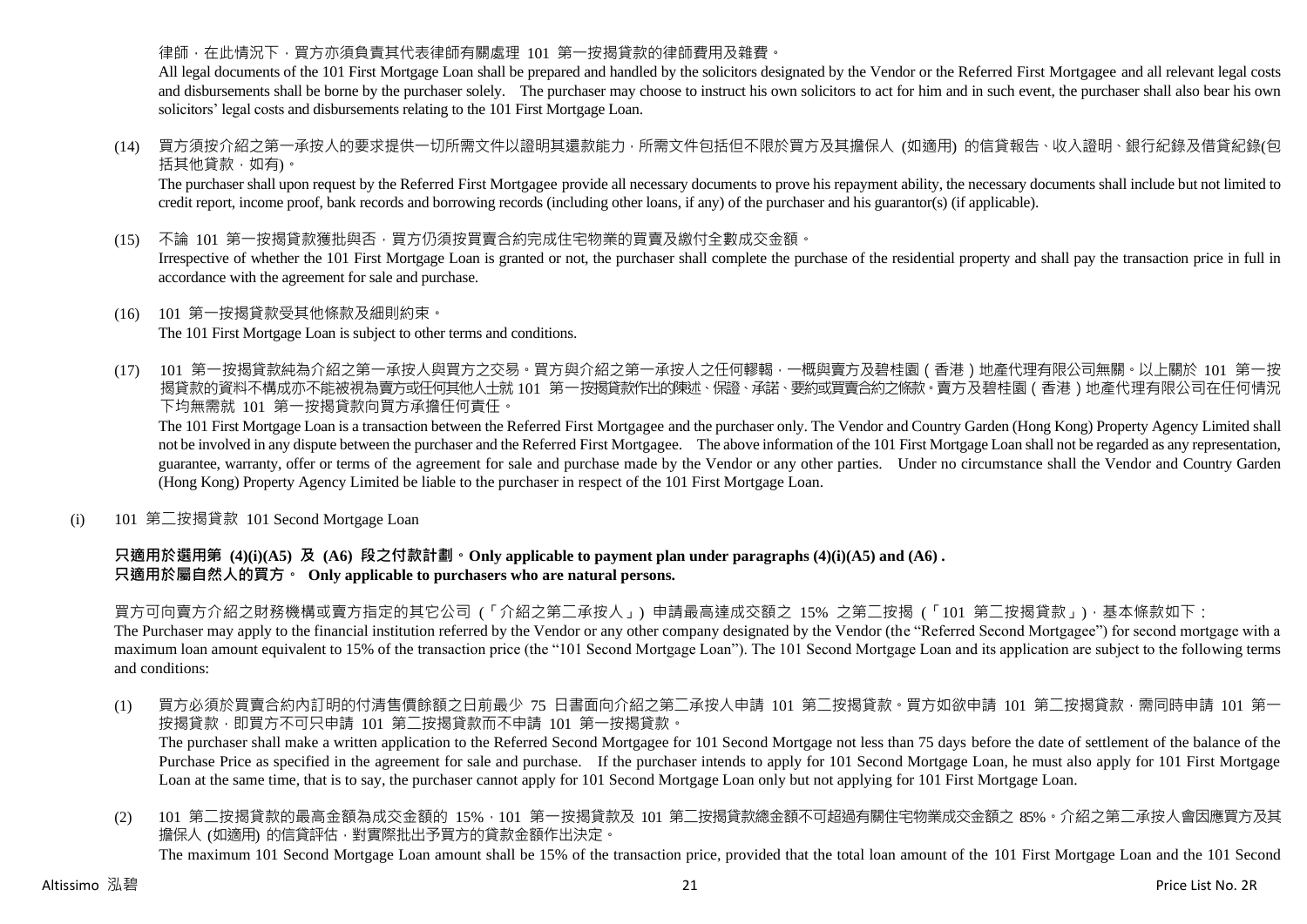Mortgage Loan shall not exceed 85% of the transaction price of the relevant residential property. The Referred Second Mortgagee will decide the loan amount to be granted to the purchaser after considering the result of the credit assessment of the purchaser and his guarantor (if applicable).

- (3) 101 第二按揭貸款年期最長為 3 年。 The maximum tenor of the 101 Second Mortgage Loan shall be 3 years.
- (4) 101 第一按揭貸款及 101 第二按揭貸款申請將由有關承按機構獨立處理。 The applications for 101 First Mortgage Loan and the 101 Second Mortgage Loan will be processed by the relevant mortgagees independently.
- (5) 101 第二按揭貸款全期豁免利息。 The 101 Second Mortgage Loan shall be free of interest for the whole mortgage period.
- (6) 買方分 3 期支付 101 第二按揭貸款金額,所有期數金額均等。第 1 期於買方按買賣合約繳付成交金額餘額後 360 天內繳付,第 2 期於買方按買賣合約繳付成交金額餘額 後 720 天內繳付,最後一期於買方按買賣合約繳付成交金額餘額後 1,080 天內繳付。 The 101 Second Mortgage Loan amount shall be paid by the purchaser in 3 equal instalments. 1<sup>st</sup> instalment shall be paid by the purchaser within 360 days after the date of settlement of the balance of the transaction price as specified in the agreement for sale and purchase. The 2<sup>nd</sup> instalment shall be paid by the purchaser within 720 days after the date of settlement of the balance of the transaction price as specified in the agreement for sale and purchase. The final instalment shall be paid by the purchaser within 1,080 days after the date of settlement of the balance of the transaction price as specified in the agreement for sale and purchase.
- (7) 101 第二按揭第貸款申請的審批由介紹之第二承按人全權負責。介紹之第二承按人對是否批出 101 第二按揭貸款有最終決定權。 The Referred Second Mortgagee shall be solely responsible to determine whether to approve the purchasers' application for the 101 Second Mortgage Loan. The Referred Second Mortgagee shall have the final right to decide whether or not to grant the 101 Second Mortgage Loan.
- (8) 所有 101 第二按揭貸款之法律文件必須由賣方或介紹之第二承按人指定之律師行辦理,買方須負責支付一切有關之律師費用及雜費。買方可選擇自行聘用律師作為其代表 律師,在此情況下,買方亦須負責其代表律師有關處理 101 第二按揭貸款的律師費用及雜費。 All legal documents of the 101 Second Mortgage Loan shall be prepared and handled by the solicitors designated by the Vendor or the Referred Second Mortgagee and all relevant legal costs and disbursements shall be borne by the purchaser solely. The purchaser may choose to instruct his own solicitors to act for him and in such event, the purchaser shall also bear his own solicitors' legal costs and disbursements relating to the 101 Second Mortgage Loan.
- (9) 買方須按介紹之第二承按人的要求提供一切所需文件以證明其還款能力,所需文件包括但不限於買方及其擔保人 (如適用) 的信貸報告、收入證明、銀行紀錄及借貸紀錄 (包 括其他貸款,如有)。

The purchaser shall upon request by the Referred Second Mortgagee provide all necessary documents to prove his repayment ability, the necessary documents shall include but not limited to credit report, income proof, bank records and borrowing records (including other loans, if any) of the purchaser and his guarantor(s) (if applicable).

(10) 不論 101 第二按揭貸款獲批與否,買方仍須按買賣合約完成住宅物業的買賣及繳付全數成交金額。

Irrespective of whether the 101 Second Mortgage Loan is granted or not, the purchaser shall complete the purchase of the residential property and shall pay the transaction price in full in accordance with the agreement for sale and purchase.

- (11) 101 第二按揭貸款受其他條款及細則約束。 The 101 Second Mortgage Loan is subject to other terms and conditions.
- (12) 101 第二按揭貸款純為介紹之第二承按人與買方之交易。買方與介紹之第二承按人之任何轇輵,一概與賣方及碧桂園(香港)地產代理有限公司無關。以上關於 101 第二按揭貸款的 資料不構成亦不能被視為賣方或任何其他人士就 101 第二按揭貸款作出的陳述、保證、承諾、要約或買賣合約之條款。賣方及碧桂園(香港)地產代理有限公司在任何情況下均無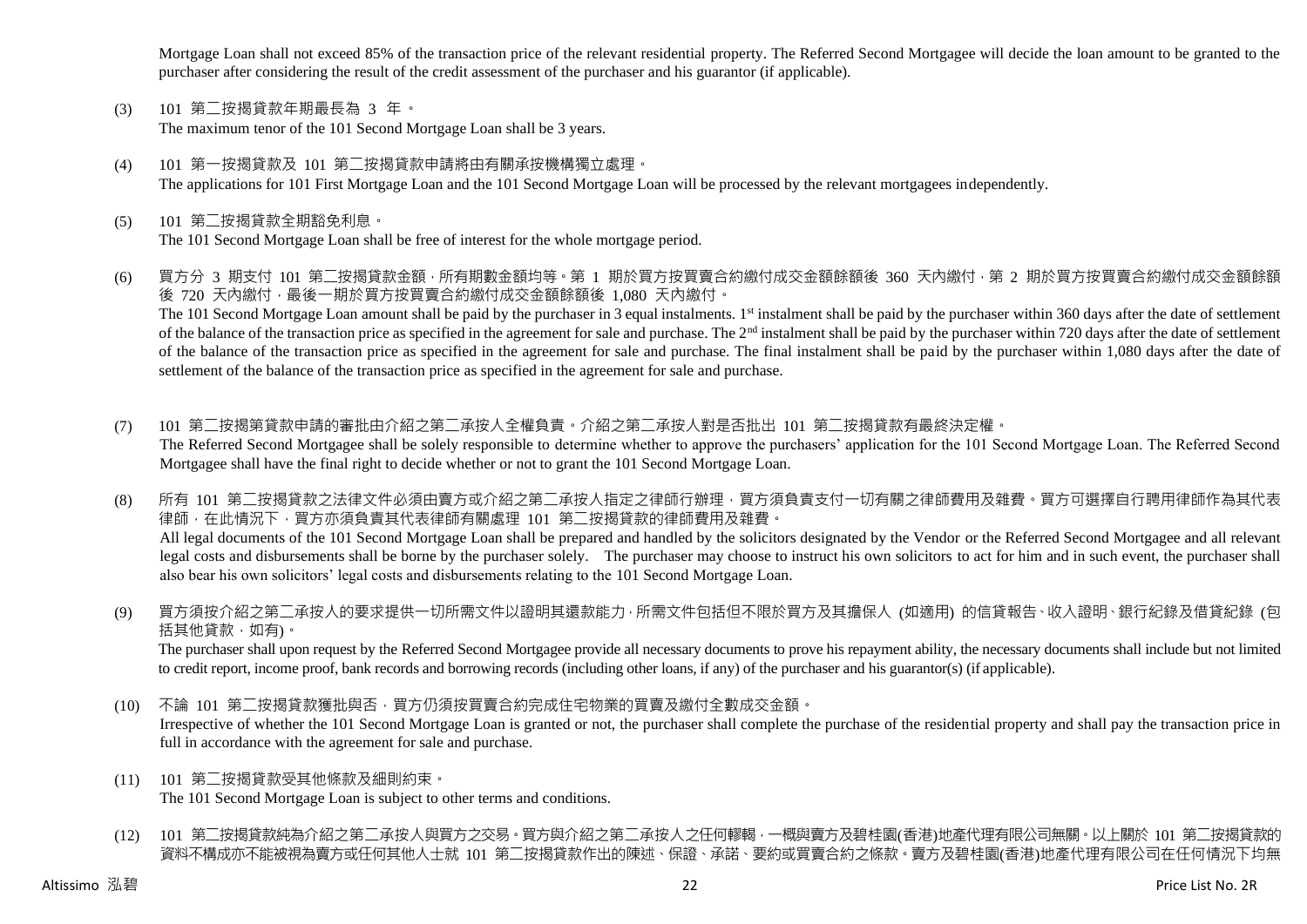需就 101 第二按揭貸款向買方承擔任何責任。

The 101 Second Mortgage Loan is a transaction between the Referred Second Mortgagee and the purchaser only. The Vendor and Country Garden (Hong Kong) Property Agency Limited shall not be involved in any dispute between the purchaser and the Referred Second Mortgagee. The above information of the 101 Second Mortgage Loan shall not be regarded as any representation, guarantee, warranty offer or terms of the agreement for sale and purchase made by the Vendor or any other parties. Under no circumstance shall the Vendor and Country Garden (Hong Kong) Property Agency Limited be liable to the purchaser in respect of the 101 Second Mortgage Loan.

(j) 「成交金額 30% 第二按揭」 "Second Mortgage for 30% of the transaction price"

## **只適用於購買三房住宅物業,及選用第 (4)(i)(A5) 段或第 (4)(i)(A6) 段之付款計劃的買方。**

**Only applicable to purchasers of three-bedroom residential property(ies) and choosing payment plan under paragraph (4)(i)(A5) or (4)(i)(A6) .**

#### **只適用於屬自然人的買方。**

#### **Only applicable to purchasers who are natural persons.**

買方可向賣方介紹之財務機構或賣方指定的其它公司 (「介紹之第二承按人」) 申請最高達成交額之 30% 之第二按揭貸款 (「第二按揭貸款」), 基本條款如下:

The Purchaser may apply to the financial institution referred by the Vendor or any other company designated by the Vendor (the "Referred Second Mortgagee") for second mortgage with a maximum loan amount equivalent to 30% of the transaction price (the "Second Mortgage Loan"). The Second Mortgage Loan and its application are subject to the following terms and conditions:

(1) 買方必須於付清成交金額餘款之日起計最少 60 日前以指定的申請書向介紹之第二承按人申請第二按揭貸款。 The purchaser(s) shall by prescribed form apply to the Referred Second Mortgagee for Second Mortgage Loan not less than 60 days before the due date of payment of the balance of transaction price.

(2) 如買方選用 (4)(i)(A5) 段或第 (4)(i)(A6) 段之付款計劃並申請第二按揭貸款,成交金額將會增加 2%,買方必須於申請時向賣方繳付 (a) 截至申請日期當日按照買賣合 約訂明及按新成交金額計算之應付部份與 (b) 原來成交金額已付部份之差額為免存疑 · 更改後之成交金額將以進位到最接近的千位數計算 · 買方亦須就此簽立一份有關住 宅物業之補充合約以更改成交金額及支付條款,有關之律師費用及雜費概由買方負責。

If payment plan under paragraph  $(4)(i)(A5)$  or  $(4)(i)(A6)$  is opted by the purchaser and the purchaser applies for the Second Mortgage Loan, the transaction price shall be increased by 2% and the difference between (a) amount payable under the ASP calculated by reference to the new transaction price as at the date of application and (b) amount of original transaction price paid by the purchaser shall be payable by the purchaser to the Vendor upon application. For avoidance of doubt, the new transaction price will be rounded up to the nearest thousand. The purchaser shall also sign a supplemental agreement in respect of the residential property to vary the transaction price and the terms of payment, all relevant legal costs and disbursements of which shall be borne by the purchaser solely.

(3) 如買方申請第二按揭貸款後 · 最終並無動用第二按揭貸款 · 買方將可獲得相等於原來成交金額2%的成交金額回贈 · 成交金額回贈將會於成交時直接用於支付部份成交金額 餘款。

If, after applying for the Second Mortgage Loan, the Purchaser eventually does not utilize the Second Mortgage Loan, the Purchaser will be entitled to a transaction price rebate equivalent to 2% of the original transaction price, which will be directly applied towards settlement of part of the balance of transaction price upon completion.

- (4) 買方須依照介紹之第二承按人之要求提供足夠之入息證明文件。 The purchaser shall provide sufficient proof of income in accordance with the requirements of the Referred Second Mortgagee.
- (5) 第二按揭貸款年期最長為 25 年或與第一按揭貸款同等年期,以較短者為準 The maximum tenor of Second Mortgage Loan shall be 25 years or the same tenor of first mortgage loan, whichever is the shorter.
- (6) 第二按揭貸款首 24 個月之年利率以介紹之第二承按人引用之最優惠利率 (P) 減 2.75% (P 2.75%) 計算。其後的年利率以最優惠利率 (P) 加 2% (P + 2%) 計算。 P 為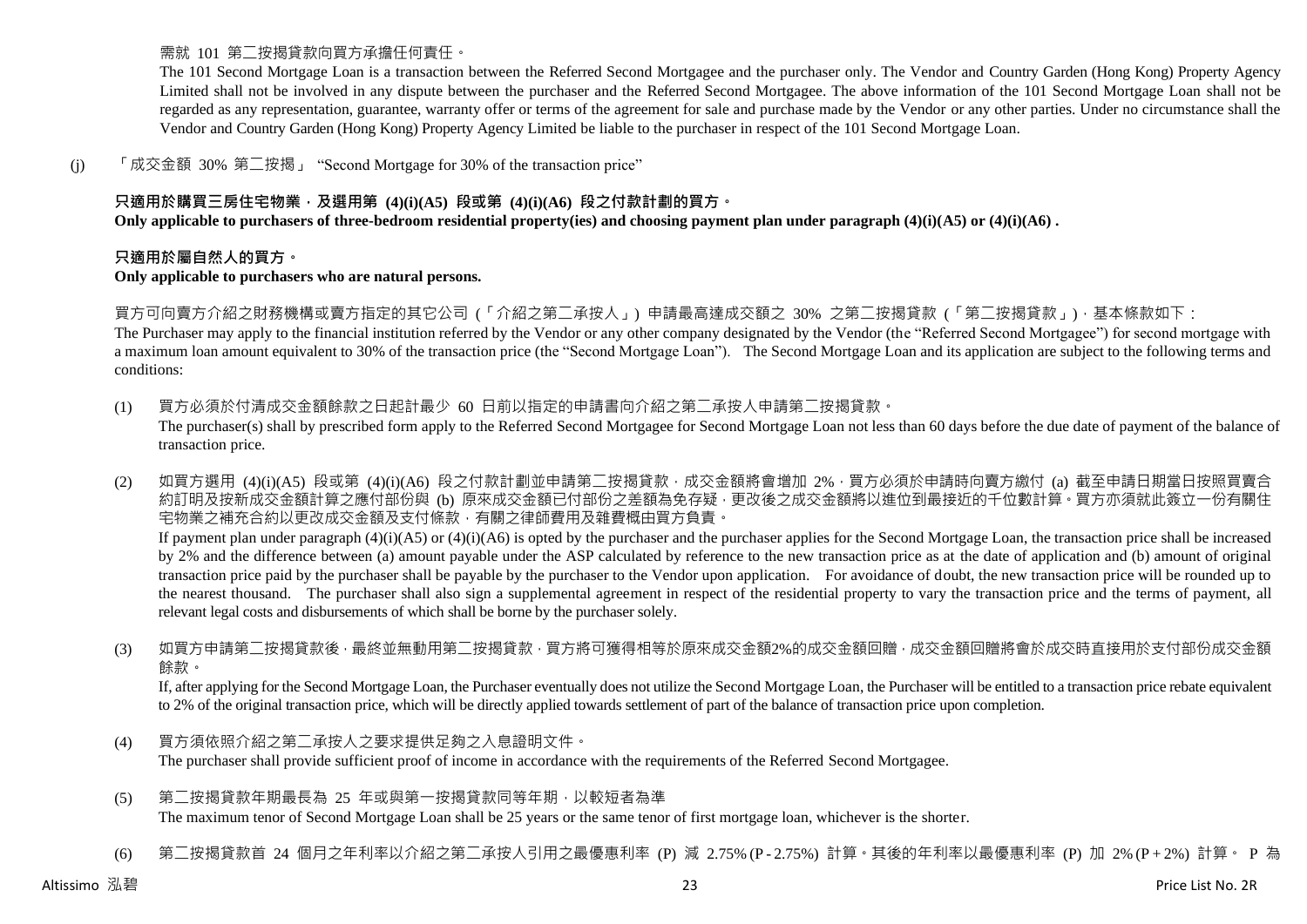浮動利率,於本價單日期 P 為每年 5.375%。最終按揭利率以介紹之第二承按人審批結果而定,賣方並無就其作出,亦不得被視為就其作出任何不論明示或隱含之陳述、 承諾或保證。

The interest rate of the first 24 months of the Second Mortgage Loan shall be Prime Rate (P) quoted by the Referred Second Mortgagee minus 2.75% (P - 2.75%). The interest rate for the rest of the term of the Second Mortgage shall be Prime Rate (P) plus 2%  $(P + 2\%)$ . P is subject to fluctuation. P as at the date of this price list is 5.375% per annum. The final mortgage rate will be subject to final approval by the Referred Second Mortgagee. No representation, undertaking or warranty, whether express or implied, is given, or shall be deemed to have been given by the Vendor in respect thereof.

- (7) 第二按揭貸款最高金額為成交金額的 30%,惟第一按揭貸款及第二按揭貸款總金額不可超過成交金額或有關住宅物業的估價 (以較低者為準) 的 80%。 The maximum Second Mortgage Loan amount shall be 30% of the transaction price, but the total amount of the first mortgage loan and the Second Mortgage Loan together shall not exceed 80% of the transaction price or the valuation of the relevant residential property, whichever is the lower.
- (8) 第一按揭貸款銀行須為介紹之第二承按人所指定之銀行,買方並須首先得到該銀行書面同意辦理第二按揭貸款。 The first mortgagee bank shall be one which is nominated by the Referred Second Mortgagee. The purchaser(s) shall obtain the prior written consent from the first mortgagee bank for the application of Second Mortgage Loan.
- (9) 第一按揭貸款及第二按揭貸款申請將由有關承按機構獨立處理。 The applications for first mortgage loan and the Second Mortgage Loan will be processed by the relevant mortgagees independently.
- (10) 所有第二按揭貸款及其相關擔保之法律文件必須由介紹之第二承按人指定律師行辦理,買方及其擔保人 (如有) 須支付所有第二按揭貸款及其擔保相關之律師費及雜費。 All legal documents of the Second Mortgage Loan and its related guarantee shall be handled by the solicitors designated by the Referred Second Mortgagee and all legal costs and disbursement relating thereto shall be borne by the purchaser(s) and his/her/their guarantor(s) (if any).
- (11) 第二按揭貸款批出與否及其條款,介紹之第二承按人有最終決定權,其決定與賣方無關,賣方亦無需為此負責。不論貸款獲批與否,買方仍須按正式合約完成交易及 付 清成交金額餘款。

The approval or disapproval of the Second Mortgage Loan and terms thereof are subject to the final decision of the Referred Second Mortgagee. The decision is not related to the vendor and the vendor shall not be responsible therefor. Regardless the loan is granted or not, the purchaser(s) shall complete the sale and purchase in accordance with the ASP and pay the balance of the transaction price.

(12) 第二按揭貸款受其他條款及細則約束。

The Second Mortgage Loan is subject to other terms and conditions.

(13) 第二按揭貸款純為介紹之第二承按人與買方之交易。買方與介紹之第二承按人之任何轇輵,一概與賣方及碧桂園(香港)地產代理有限公司無關。以上關於第二按揭貸款的資料不構成 亦不能被視為賣方或任何其他人士就第二按揭貸款作出的陳述、保證、承諾、要約或買賣合約之條款。賣方及碧桂園(香港)地產代理有限公司在任何情況下均無需就第二按揭貸 款向買方承擔任何責任。

The Second Mortgage Loan is a transaction between the Referred Second Mortgagee and the purchaser only. The Vendor and Country Garden (Hong Kong) Property Agency Limited shall not be involved in any dispute between the purchaser and the Referred Second Mortgagee. The above information of the Second Mortgage Loan shall not be regarded as any representation, guarantee, warranty offer or terms of the agreement for sale and purchase made by the Vendor or any other parties. Under no circumstance shall the Vendor and Country Garden (Hong Kong) Property Agency Limited be liable to the purchaser in respect of the Second Mortgage Loan.

## (iv) **誰人負責支付買賣該發展項目中的指明住宅物業的有關律師費及印花稅**

**Who is liable to pay the solicitors' fees and stamp duty in connection with the sale and purchase of a specified residential property in the Development**

(a) 如買方選用賣方代表律師處理買賣合約、按揭及轉讓契,賣方同意支付買賣合約及轉讓契兩項法律文件之律師費用。如買方選擇另聘代表律師處理買賣合約、按揭及轉 讓契,買方及賣方須各自負責有關買賣合約及轉讓契兩項法律文件之律師費用。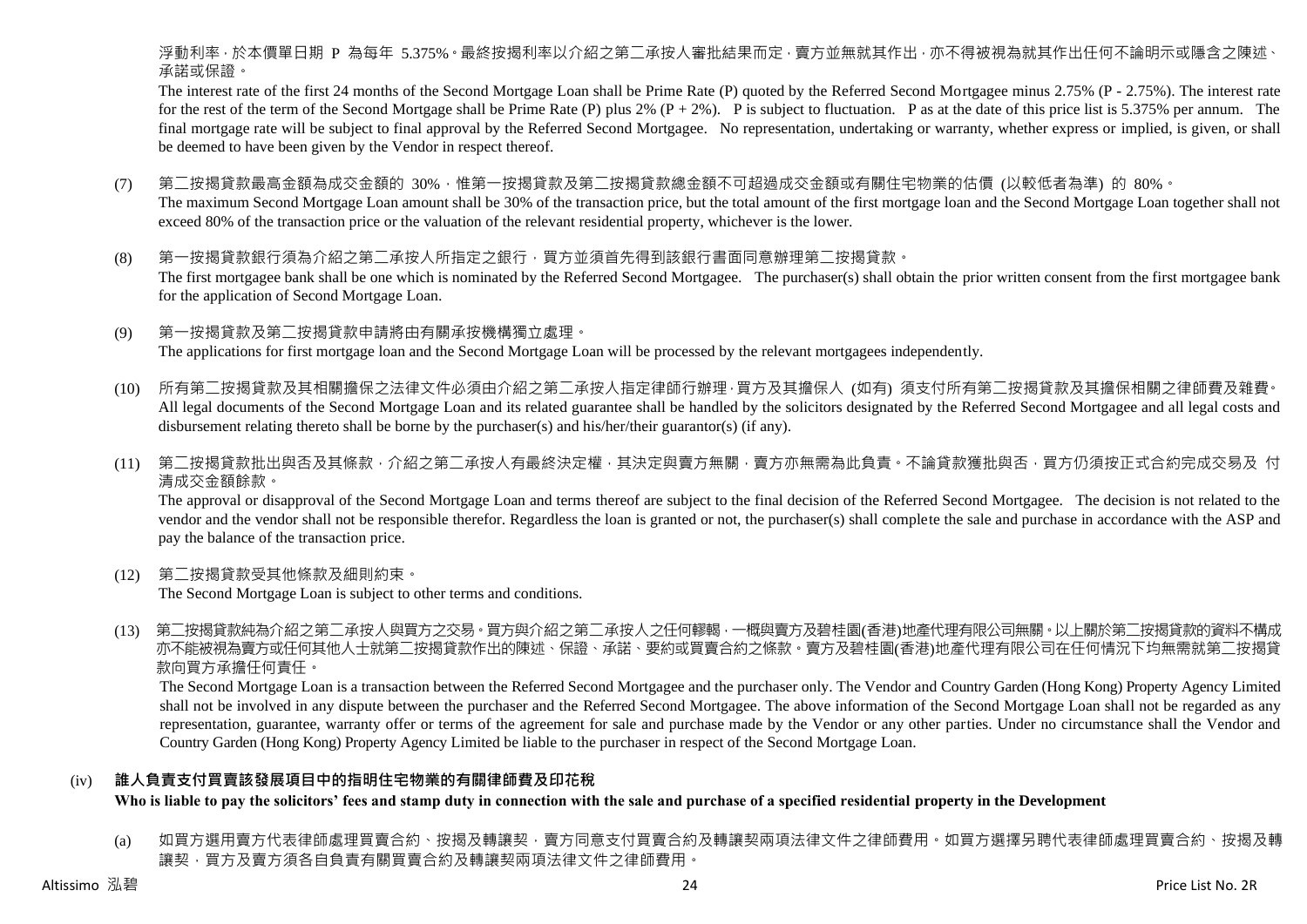If the purchaser appoints the vendor's solicitors to handle the agreement for sale and purchase, mortgage and assignment, the vendor agrees to bear the legal cost of the agreement for sale and purchase and the assignment. If the purchaser chooses to instruct his own solicitors to handle the agreement for sale and purchase, mortgage or assignment, each of the vendor and purchaser shall pay his own solicitors' legal fees in respect of the agreement for sale and purchase and the assignment.

(b) 買方須支付一概有關臨時買賣合約、買賣合約及轉讓契的印花稅(包括但不限於任何買方提名書或轉售(如有)的印花稅、額外印花稅、買家印花稅及任何與過期繳付任何 印花稅有關的罰款、利息及附加費等)。

All stamp duties on the preliminary agreement for sale and purchase, the agreement for sale and purchase and the assignment (including without limitation any stamp duty on, if any, nomination or sub-sale, any special stamp duty, any buyer's stamp duty and any penalty, interest and surcharge, etc. for late payment of any stamp duty) will be borne by the purchaser.

## (v) **買方須爲就買賣該發展項目中的指明住宅物業簽立任何文件而支付的費用**

**Any charges that are payable by a purchaser for execution of any document in relation to the sale and purchase of a specified residential property in the Development**

有關其他法律文件之律師費如:附加合約、買方提名書、有關樓宇交易之批地文件、大廈公契及其他樓契之核證費、查冊費、註冊費、圖則費及其他實際支出等等,均由買 方負責,一切有關按揭及其他費用均由買方負責。

All legal costs and charges in relation to other legal documents such as supplemental agreement, nomination, certifying fee for Government Lease, deed of mutual covenant and all other title documents, search fee, registration fee, plan fee and all other disbursements shall be borne by the purchaser. The purchase) shall also pay and bear the legal costs and disbursements in respect of any mortgage.

#### 備註: 買方如因任何原因需更改支付條款,必須得賣方事先同意,並須向賣方繳付\$7,500 不可退還手續費及自付全部相關額外費用。

Remark: If a Purchaser would like to change the payment terms for whatever reasons, the prior consent of the Vendor must be obtained and a non-refundable administrative fee of \$7,500 shall be payable by the Purchaser to the Vendor and the Purchaser shall bear all related extra expenses.